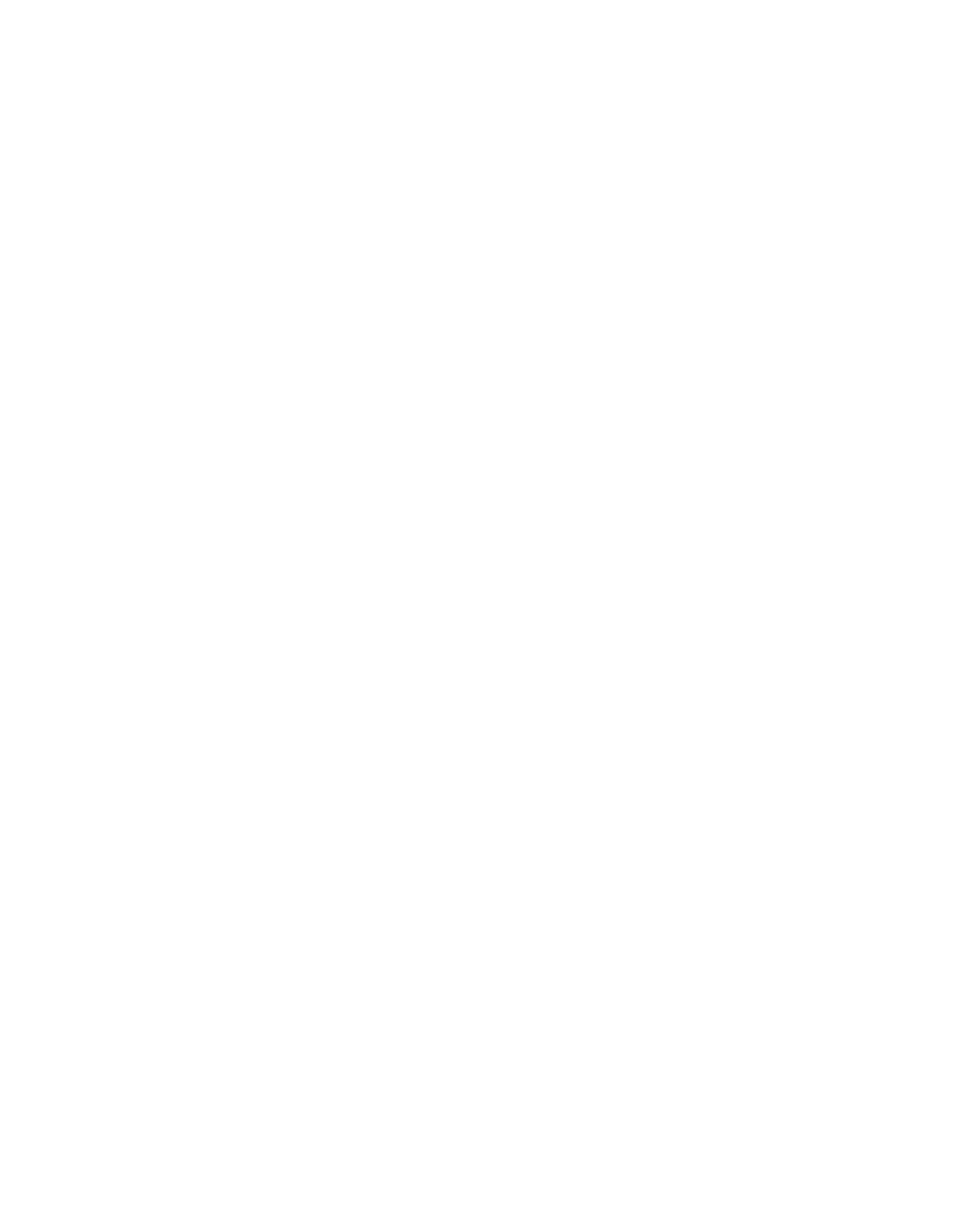## **TABLE OF CONTENTS**

| 1.1<br>1.2<br>1.3<br>1.4                                   |                              |
|------------------------------------------------------------|------------------------------|
|                                                            |                              |
| 3.1<br>3.2<br>3.3<br>3.4<br>3.5                            |                              |
| <b>CHAPTER 4</b><br>4.1<br>4.2<br>4.3<br>4.4               |                              |
| <b>CHAPTER 5</b><br>5.1<br>5.2<br>5.3<br>5.4<br>5.5<br>5.6 | OPERATION AND PROGRAMMING 20 |
| <b>CHAPTER 6</b>                                           |                              |
| <b>CHAPTER 7</b>                                           |                              |
| <b>CHAPTER 8</b>                                           |                              |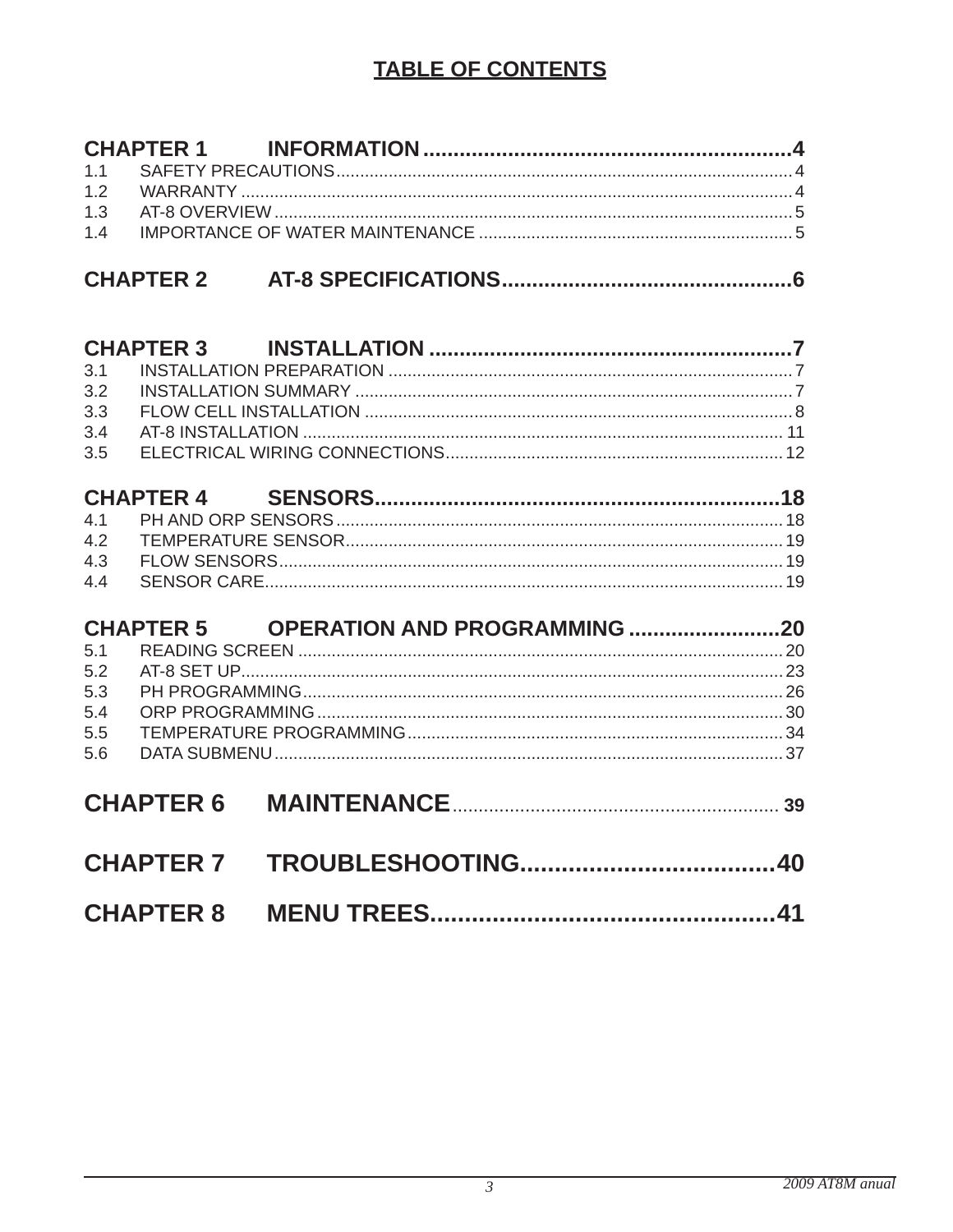Pentair Acu-Trol warrants the AT-8 to be free from defects in manufacturing and workmanship for a period of one (1) YEAR from the date of manufacture for the electronic module.

All commercial pH and ORP sensors have a warranty of two (2) years. Flow cells have a warranty of one (1) year. Other equipment is covered by manufacturer's own warranty. During the warranty period, any defective parts will be repaired or replaced when necessary by Acu-Trol.

This warranty does not cover: (a) the buyers' labor or any servicing fees related to replacement of the Product; (b) damage resulting from the use of this Product in other than its normal manner; (c) damage from misuse, accident or neglect; (d) damage from improper testing, operation, or installation; (e) not operating the Product on a dedicated (separate) circuit or under conditions other than those recommended or at voltages or amperages other than the voltage or amperage indicated on the Product; and (f) acts of Mother Nature (i.e. lightning, electrical storms, floods, etc.). In addition, attempting to service or modify the Product will render this Warranty Void. Defective parts should be returned immediately to the local Pentair Acu-Trol dealer, any parts returned to the factory require a return of material authorization form to subsequently generate an RmA Number (Returned materials Authorization). An Acu-Trol technician will analyze the returned part and determine the cause of failure and process accordingly.

> WARRANTY CARD MUST BE COMPLETED AND RETURNEd FOR WARRANTY TO bE VAlId.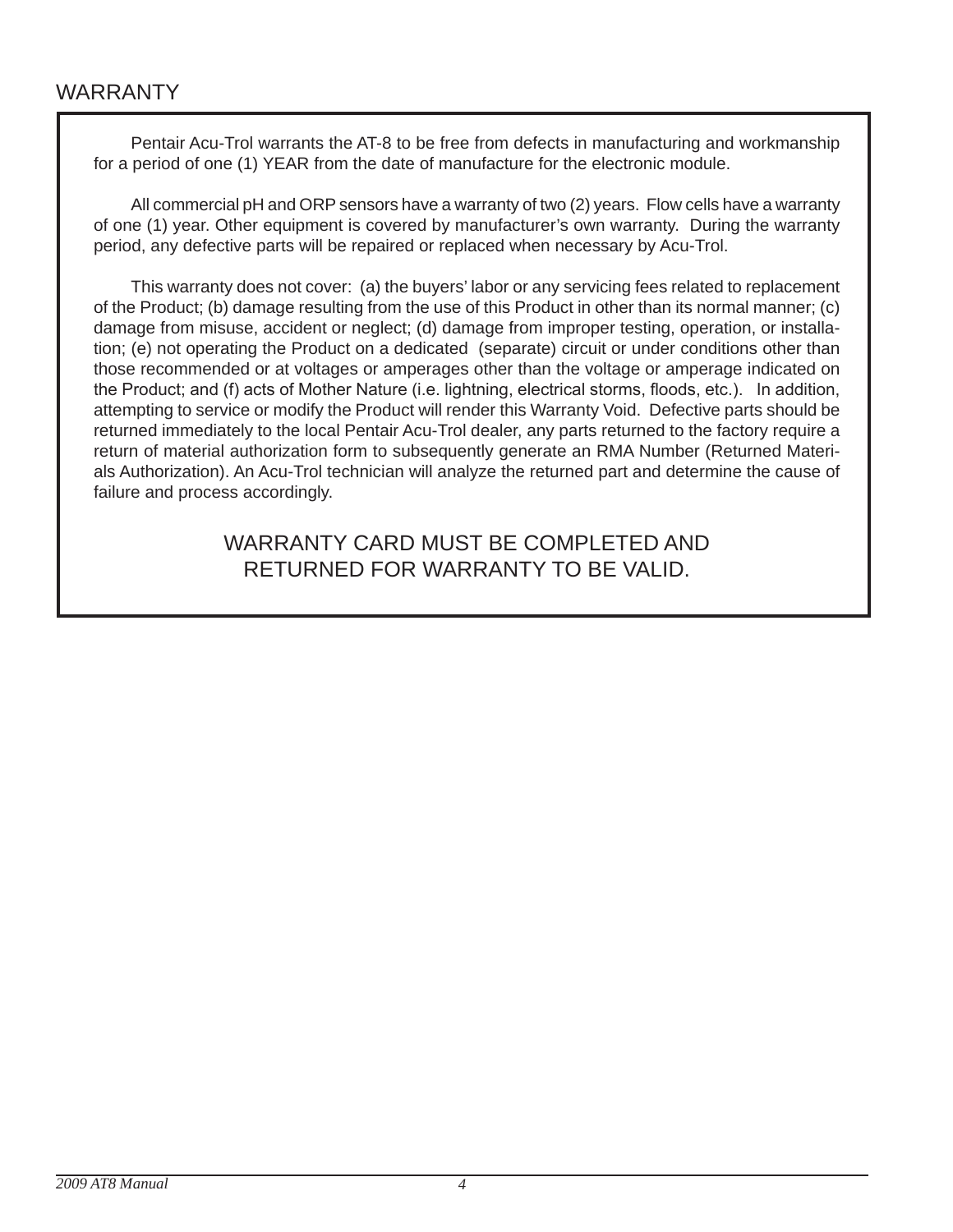## CHAPTER 1 **INFORMATION**

## 1.1 SAFETY PRECAUTIONS

PLEASE READ THIS USER MANUAL completely before installing or operating the equipment.

The AT-8 is a Class 1 product for protection against electric shock and a Type 1 product with regards to disconnection of the control circuits.

be sure to observe the following safety precautions:

- Do not permit anyone untrained or under the age of 18 to use this product.
- Unit must be properly connected to earth ground.
- Never apply power when front panel is not secured in the closed position.
- Never service unit with power applied, always turn OFF main circuit breaker to unit and all equipment when servicing.
- Touching the controller's internal parts could result in injury and or damage to the controller. In case of a malfunction, only a qualified technician should repair the controller.
- Risk of Electric Shock. Connect only to a grounding type receptacle protected by a ground-fault circuit interrupter (gFCI).
- Do not bury cord. Route cord to eliminate abuse from heater exhaust, lawn mowers, hedge trimmers, and other equipment.
- Be careful not to damage any of the insulation on wires or the power cord. Should the cord be damaged, return it to your dealer for a replacement. Continued use could result in fire or electric shock.
- To reduce the risk of electric shock, do not use an extension cord to connect unit to electric supply; provide a properly located gFCI.
- Never remove or install any cables between the circuit cards when power is applied, damage to the components may occur.

### WARNINg:

 CHEmICAl bURN HAZARd - If possible, make sure pumps are OFF before drilling into pipes. Securely fasten all electrical, water and chemical lines. locate chemical feed pumps and chemical storage tanks in a safe and secure area. ple,<br>d ch<br>area<br>STR

## SAVE THIS INSTRUCTION GUIDE!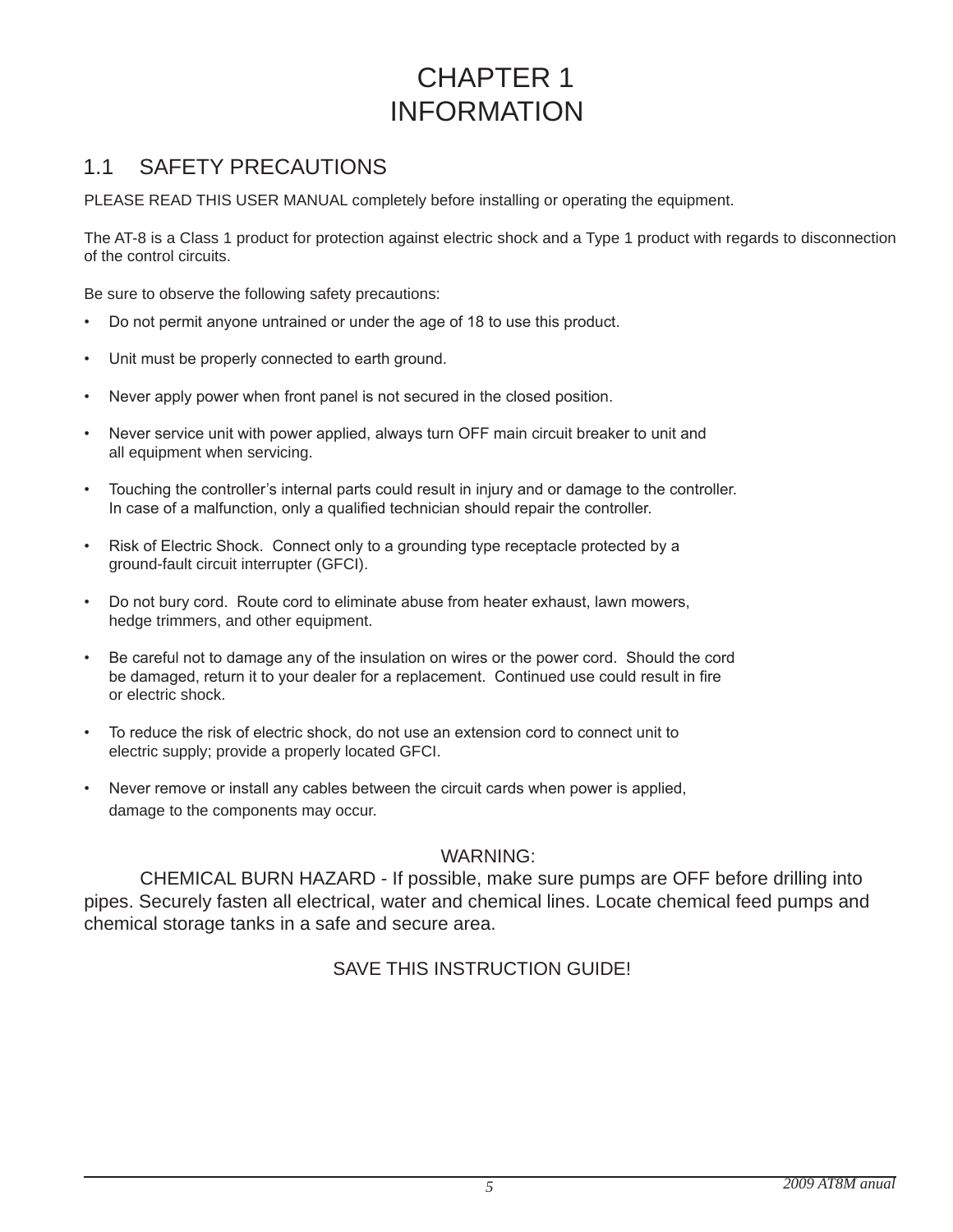## 1.3 AT-8 OVERVIEW

Acu-Trol, the technological leader in swimming pool automation, congratulates you on your selection of the AT-8 swimming pool controller. The AT-8 will maintain the pH and sanitizer levels, and monitor and report temperature levels.

The AT-8 features:

- **Easy Read Display:** The AT-8 uses an easy to read LCD display screen.
- **Data Recording**: The AT-8 has the ability to record data from all sensors and to store a selected amount of that data.
- **Easy Programming:** The AT-8 uses a simple and intuitive programming method.
- **Selectable Voltage**: The AT-8 can be configured to use either 110 VAC or 220 VAC. This allows the controller to be plugged in to an existing outlet, or wired directly in to the electrical system.

## 1.4 IMPORTANCE OF WATER MAINTENANCE

A chemical controller is designed to maintain specific levels of sanitizing and balancing chemicals. Sanitizing chemicals help to control the growth of bacteria and other organisms in the water of a pool or spa. Balancing chemicals keeps a pool or spa at a certain pH level, preventing the water from becoming acidic, and corroding the pool and its equipment, or becoming basic, and causing buildup on the equipment.

Water maintenance is an important part of operating a pool and or spa. Pool operators should be trained in water maintenance by an authority recommended by their local health department. Water maintenance requirements are generally determined by the county or state and can vary widely. However, most requirements fall within the following range recommended by the National Swimming Pool Foundation:

- Filtration Minimum turnover rate of six hours for a pool and 30 minutes for a spa.
- Water Balance pH 7.2 7.6, alkalinity 80-120 PPM.
- Oxidation Reduction Potential (ORP) A reading of 650 mV 750 mV.
- Total Dissolved Solids Should not exceed 2000 PPM. (excluding salt pools)

This information is meant to provide pool operators with a basic idea of the range of water maintenance requirements, and the importance of water maintenance. To ensure that your facility is in compliance with all local regulations please check with your local health department.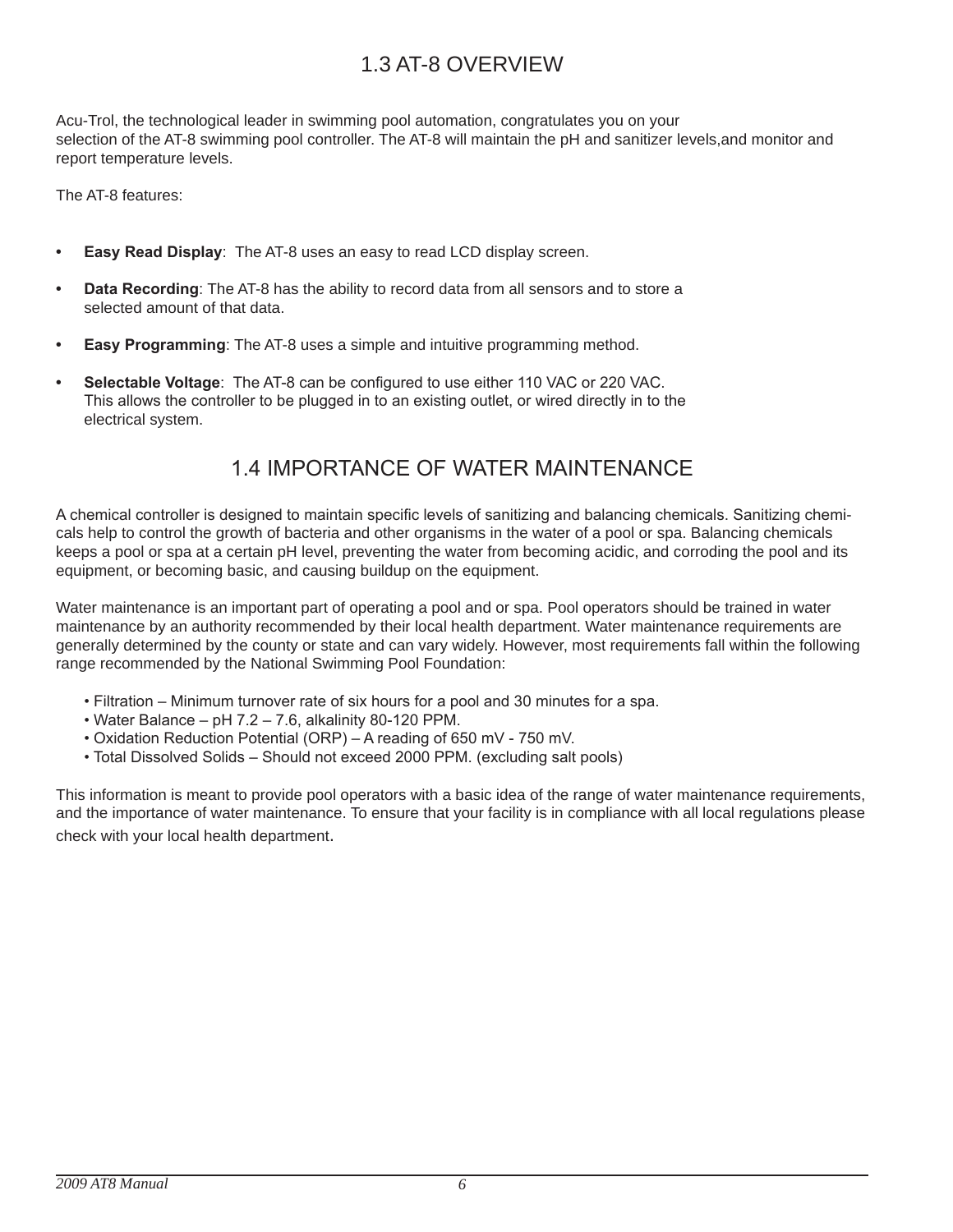## **ChApTEr 2 AT-8 SpECIFICATION**



| Inputs:                   | pH<br>ORP                                       | FLOW (switch only)                                   | TEMPERATURE (10K probe)                                                                                             |
|---------------------------|-------------------------------------------------|------------------------------------------------------|---------------------------------------------------------------------------------------------------------------------|
| Display Range:            | рH<br>ORP.<br>TEMP<br><b>FLOW</b>               | $0.1 - 9.9$<br>450 – 999mV<br>$15 - 150$<br>ON / OFF | $+/- 0.1$<br>$+/- 2$<br>$+/- 1$                                                                                     |
| <b>Calibration Range:</b> | рH<br><b>ORP</b><br>TEMP                        | $+/- 0.9$<br>$+/- 125$<br>$+/- 50$                   |                                                                                                                     |
| <b>Output Relays:</b>     | рH<br>ORP                                       | 110/220 VAC 6A                                       | 110/220 VAC 6A, DRY, 24VAC 0.5A                                                                                     |
| Power Input:              | 120 VAC, 10A, 50/60 Hz                          |                                                      |                                                                                                                     |
| Control:                  | pH Delay<br>Expansion<br>Data Log               | ORP/pH Feed Auto/Proportional/Manual<br>pH Selection | Acid/Base<br>For suction side sanitizer feeders<br>Up to 8 bodies of water<br>2048 lines of data at timed intervals |
| Safety:                   | <b>Feed Safety</b><br><b>Alarms</b><br>Password | <b>ORP Lockout</b><br>No Flow Lockout                | Prevents overfeed<br>High/Low<br>6 digit password<br>If pH greater than<br>No feed with loss of flow                |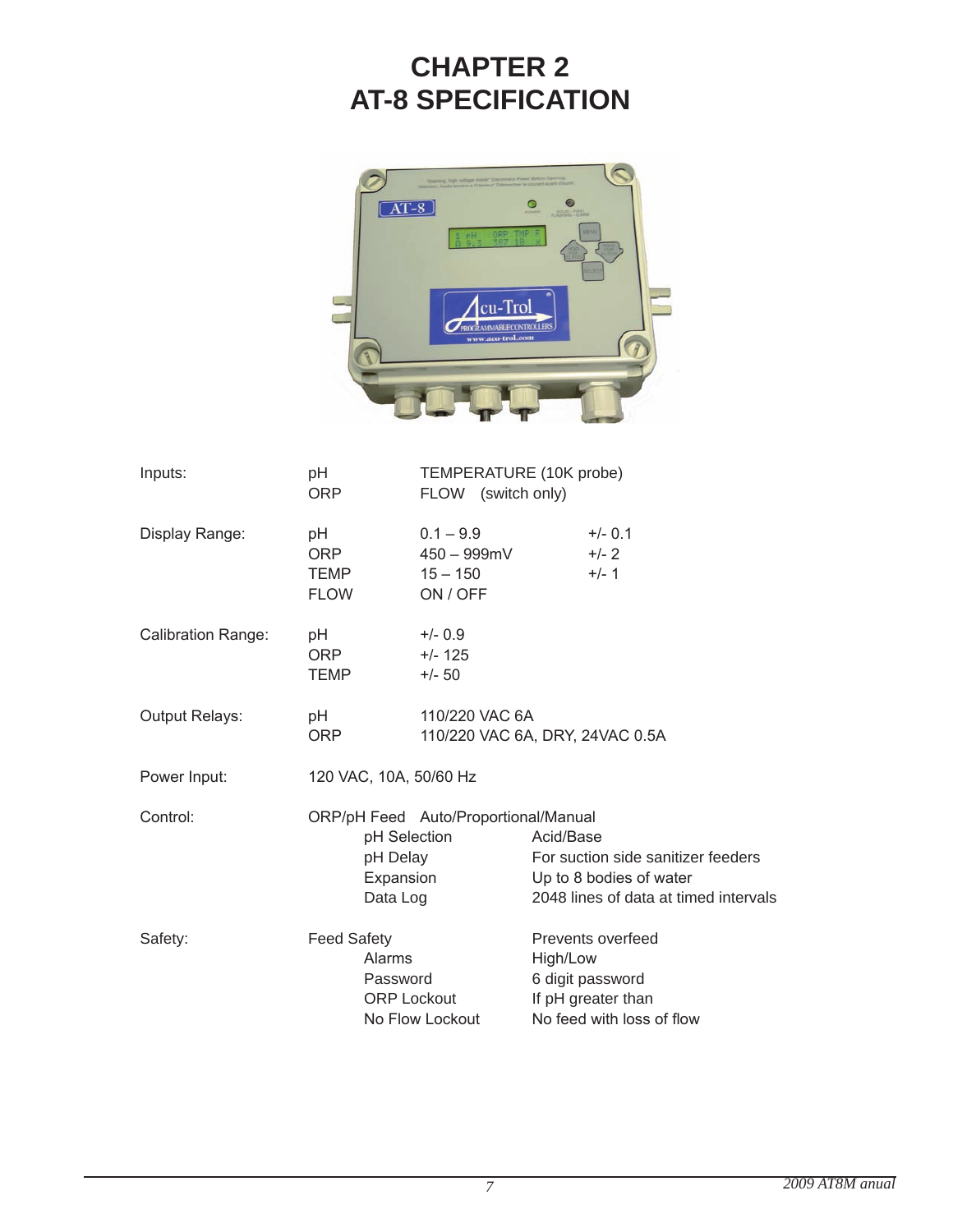## CHAPTER 3 INSTAllATION

#### 3.1 Installation Preparation

**Receipt Inspection**: Upon receiving the controller from shipping, check the carton carefully. Report any damaged items directly to the shipping company. Examine the shipping list and verify that all items are present. Please contact your local Acu-Trol dealer if any items are missing or have been damaged. Use care when unpacking equipment to avoid damage or loss of small parts.

#### 3.2 Installation Summary

The following steps are required to completely install an AT-8:

- 1. Identify new and existing equipment to be connected.
- 2. Decide if the sensors will be in-line, in a separate by-pass line, or if the AK1200 flow cell will be used. *Caution: If the AK1200 is used, the input water maximum pressure is 25 PSI.*
- 3. Determine the supply voltage, 110 VAC or 220 VAC, and set the supply voltage switch as necessary.
- 4. Determine if the control to the equipment uses the same voltage as the supply voltage. All controlled equipment must be compatible.
- 5. Determine the water-tap points for the flow cell bypass inlet and outlet.
- 6. Mount the AT-8 away from direct sunlight and on a flat vertical surface.
- 7. Connect the supply voltage with main breaker off (Must be a separate dedicated circuit GFCI).
- 8. If using an AK1200 flow cell install the bypass now.
- 9. Connect the sensors.
- 10. Test the plumbing for leaks.
- 11. Turn on/plug in the AT-8 for the first time.
- 12. Test the equipment, using the AT-8 manual relay mode.
- 13. Calibrate the probes, then recalibrate as the probes acclimate to the system. Acclimation can take as little as two hours or as long as 24 hours.
- 14. Program the AT-8.
- 15. Call or visit the controller over the next few days to insure the system is balanced and in control. Fine-tune the setup if necessary.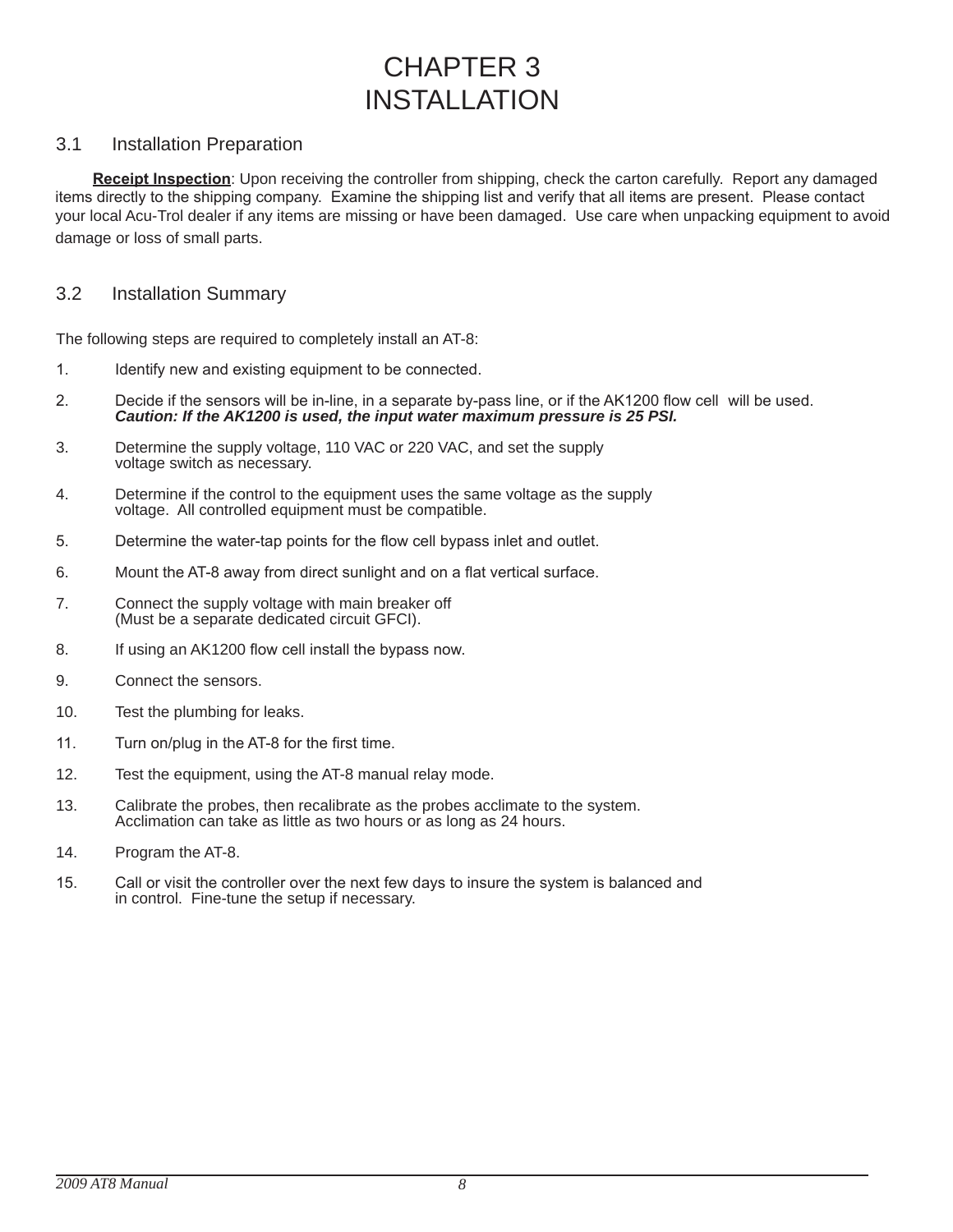## 3.3 AK1200 Flow Cell Installation

## 3.3.1 Tools & Supplies Needed

In order to install the AK1200 flow Cell, you will need

A Phillips screwdriver A drill A 1/4" drill bit A 1/4" NPT tap A small flat head screwdriver A 1/2" poly tubing

Remove flow cell from shipping carton and make sure all parts are included with AK1200 flow cell.

- 
- 1 Flow switch magnet 3  $\frac{1}{4}$  Valves.<br>• 1 -Sample barb fitting 4  $\frac{1}{4}$  NPT by
- 
- $\cdot$  1 Filter assembly with O-Ring
- 1 Flow switch with O-Ring,  $2'$  1  $\frac{1}{4}$ " Close Nipple and 10' wire lengths available. • 1 - Teflon Tape
- 2 Mounting screws 1 Pressure gauge\*
- 1 AK1200 Lid 1 AK1200 Jar with O-Ring
	-
	- $4 \frac{1}{4}$ " NPT by  $\frac{1}{2}$ " flex fittings.<br>•  $2 \frac{1}{4}$ " plugs.
	-
	-
	-
	-

Note that  $\frac{1}{2}$ " flexible tubing is not included and is supplied by the installer or may be ordered from Acu-Trol. \* Use of Pressure Gauge is Optional

### 3.3.2 Flow Cell Assembly

 WARNINg: dO NOT OVER TIgHTEN FITTINgS ON FlOW CEll TOP AS THIS mAY bREAK OR CRACK FlOW CEll TOP.

- 1. Wrap all four flex fittings with Teflon tape. Install two flex fittings into two ball valves.
- 2. Wrap barb fitting with Teflon tape. Install barb into remaining ball valve.
- 3. Wrap both ends of the close-nipple with Teflon tape. Install into the filter assembly using (either end OK). Hand-tighten only.
- 4. Install one ball valve into the filter.
- 5. Install the filter and remaining ball valves as shown in the figure.

6. Verify that the flow switch magnet is in the flow cell tube with the large, or hat end pointing down.

NOTE: Wrap fittings only twice around with Teflon tape.

3.3.3 Selecting the Flow Cell mounting location

- Mount the flow cell in an area away from direct sunlight.
- Mount the flow cell away from electrical panels.
- Mount the flow cell within 6ft of intended mounting place of the AT-8
- Mounting surface must be flat and level.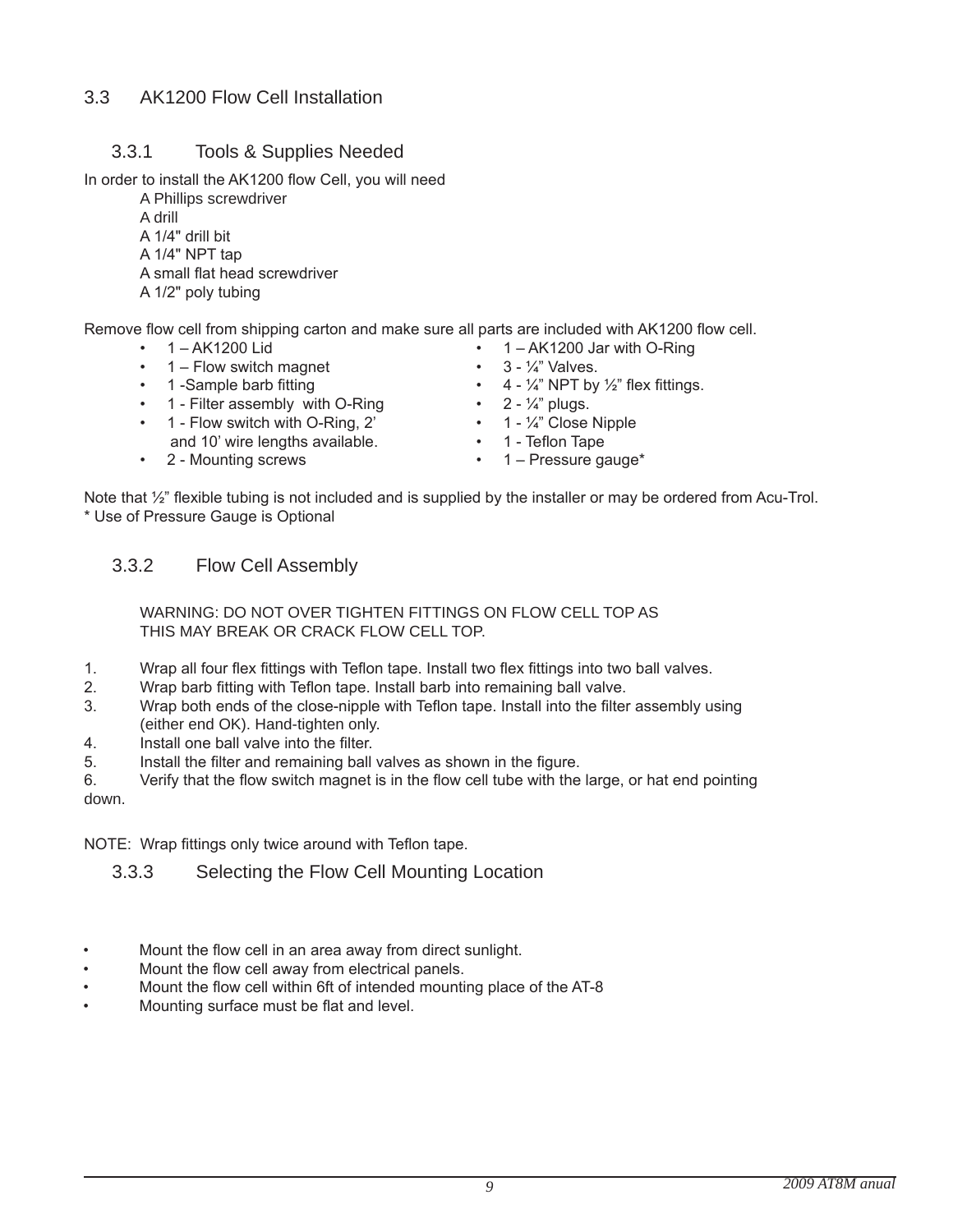Select a suitable location for the flow cell meeting the following recommendations:

- The sensors should be away from direct sunlight, as this may affect the readings.
- The location should be where some water spillage will not damage anything. Preferably below the level of the controller.
- Securely mount the bracket to wall using the two supplied screws.



#### 3.3.5 Plumbing the Flow Cell

**Make sure pumps are OFF before drilling into pipes. Never turn chemical feed pumps ON when both flow cell valves are closed.** If injecting more than one chemical into the AK1200 make sure they will not be on at the same time.

- It is essential that the supply line be at a higher pressure than the discharge line so the water will flow through the cell at a steady rate in the right direction. Installing a ball valve in the main circulation line may be required if the pressure is too low.
- Inlet should be installed after filter and before heater.
- Exit should be installed after heater and as far away from any equipment as possible.
- Drill and tap at above locations with 7/32" drill and 1/4" NPT tap. Choose a location on a fitting where the pipe enters so you are drilling through both the pipe and fitting to get maximum depth of thread.
- Install  $\frac{1}{4}$ " NPT by  $\frac{1}{2}$ " flex fittings then route inlet and exit lines.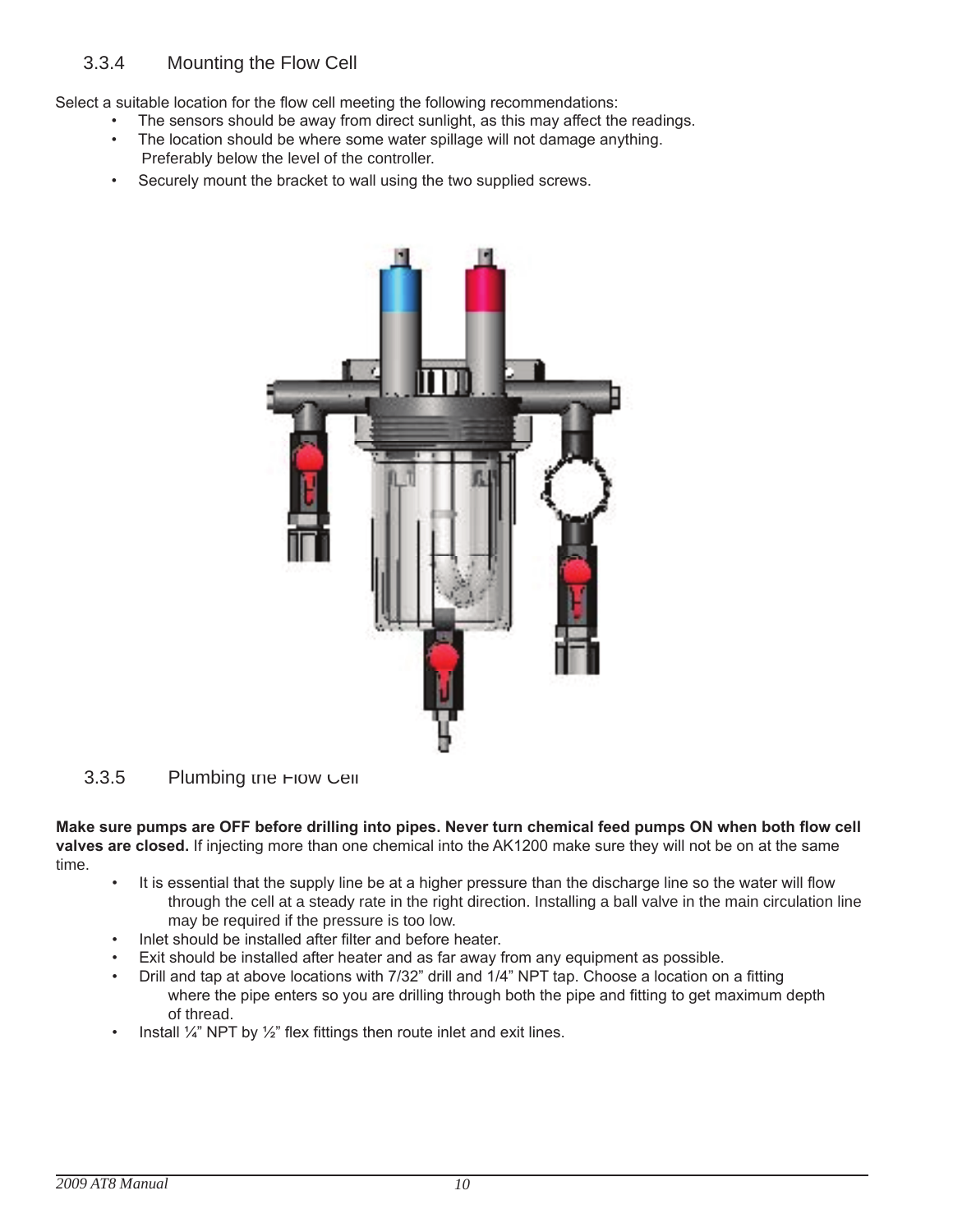#### **WArNINg**

**Securely fasten all electrical, water, and chemical lines.** 

**Locate chemical feed pumps and chemical storage tanks in a safe and secure area.** 

#### **WArNINg**

**Check filter daily for debris buildup and clean as needed. To clean filter, turn the flow cell inlet and exit valves OFF, remove filter cover and filter, being careful not to loose seal. Clean stainless steel filter and return to housing being careful to seat it properly. The filter screen can be easily damaged if seated improperly when the cap is installed.** 

#### **WArNINg**

**Maximum operating pressure is 25lbs. Extreme pressure vairances may affect sensor readings**.

#### **WArNINg**

**Avoid installing the outlet before the main pump as a vacuum may damabe chemical sensors.**

#### **WArNINg Inject chemicals only on the outlet side of the AK1200 flow cell.**

#### **WArNINg Do not overtighten fitting on flow cell top.**

#### 3.3.6 Sensor Installation

 • Keep pH and ORP sensors wet at all times, install the sensors into the flow cell. Hand-tighten only and save caps for future use, fill flow cell with water. The sensors have O-Rings and don't require Teflon tape.

 • Route a 10K temperature sensor wires into the controller through the strain relief and connect to the controller. One wire (either one) to connector TB5 T- and the other wire to TB5 T+.





Route the flow switch wires into the controller through the strain relief and connect to the controller. One wire (either one) to connector TB6 ground and one wire to TB6 F+.

Connect the chemical sensors to the controller bNC connectors found on the right side of the enclosure. The sensor wires and bNC connections are labeled and color coded for easy installation.

• Turn the main pump on and open the valves to test for leaks and the free movement of magnet. Magnet must be all the way up in order to close the flow switch. 1/4 GPM will push the magnet all the way up.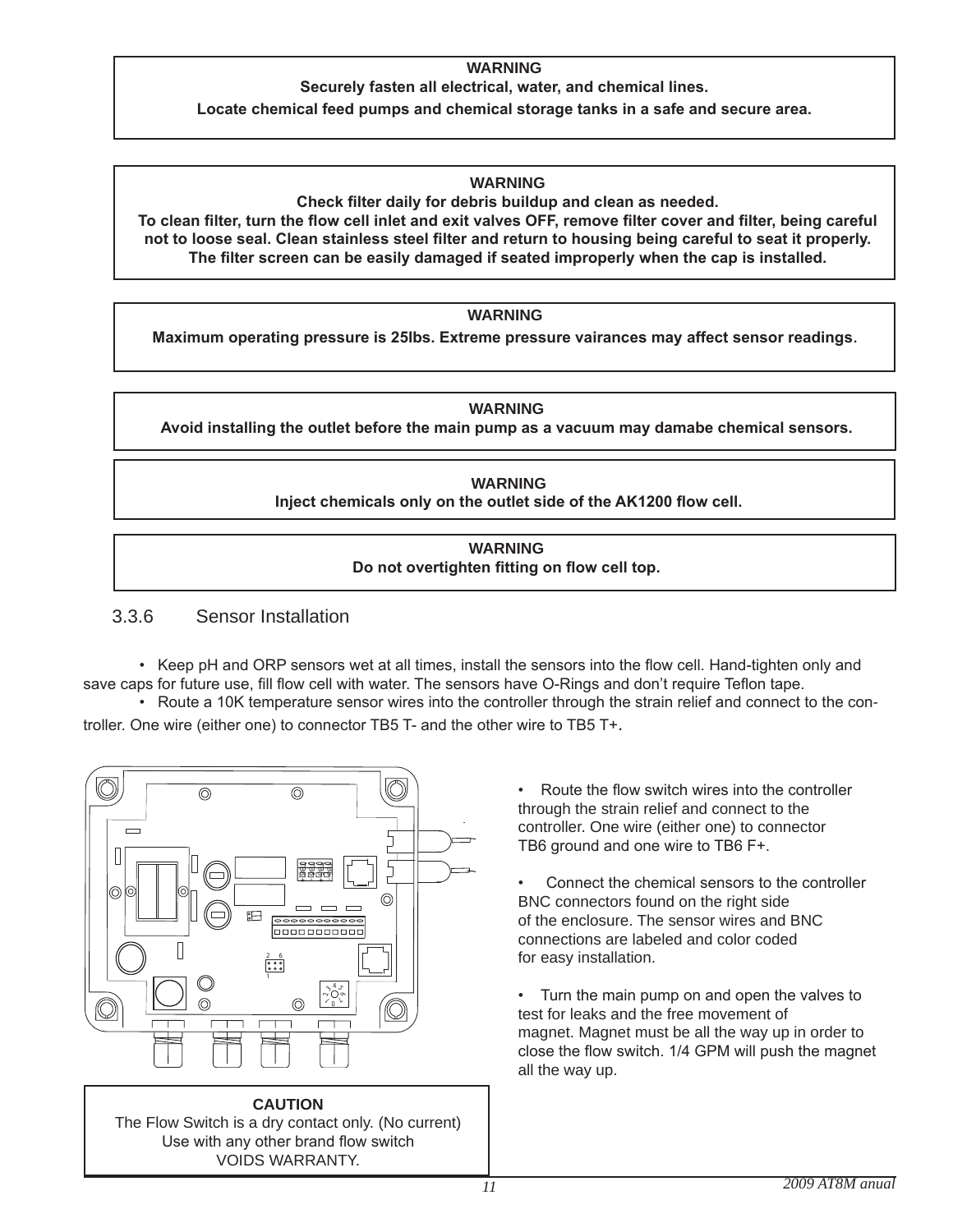## 3.4 AT-8 Installation

### 3.4.1 mounting location

Select a location for mounting the AT-8, meeting the following conditions

- 1. At least ten (10) feet from open water.
- 2. Close enough for the supplied power cord to reach the supply voltage. The controller will not operate properly without a solid earth ground connection.
- 3. Supply power must be routed to the AT-8 in accordance to applicable codes in the area; the supplied power cord is not code in some areas.
- 4. The installation surface must be solid and vertical. Do not mount the controller in a horizontal position.
- 5. maintain adequate clearance for opening the enclosure.
- 6. The environment should be free of chemical fumes and excessive heat. The maximum room temperature is 110 ºF.

#### **WArNINg**

Proper and safe operation requires an earth ground connection.

#### **WArNINg**

Keep the AT-8 out of direct sunlight and inside a room if possible. A shade screen should be used for outdoor installations.

#### 3.4.2 mounting the AT-8

- 1. Install the 4 mounting feet as desired to the AT-8 back.
- 2. Hold the controller against the mounting surface with the lid closed and mark the location of the mounting bracket located on the top of the controller next to the wall. Prepare holes as necessary and secure controller using hardware provided.
- 3. Make sure the controller box is not distorted by an uneven mounting surface.
- 4. Drill the four holes and insert the four mounting anchors.
- 5. Secure the AT-8 to the mounting surface with the four screws.

#### **CAuTION**

Do not over tighten the four mounting screws. Damage to the enclosure will occur.

## 3.5 Electrical Wiring Connections

#### **WArNINg** dO NOT OPEN AT-8 COVER WHEN POWER IS APPlIEd.

Always follow local electrical codes and if you are not sure, have a licensed electrician install all electrical wiring.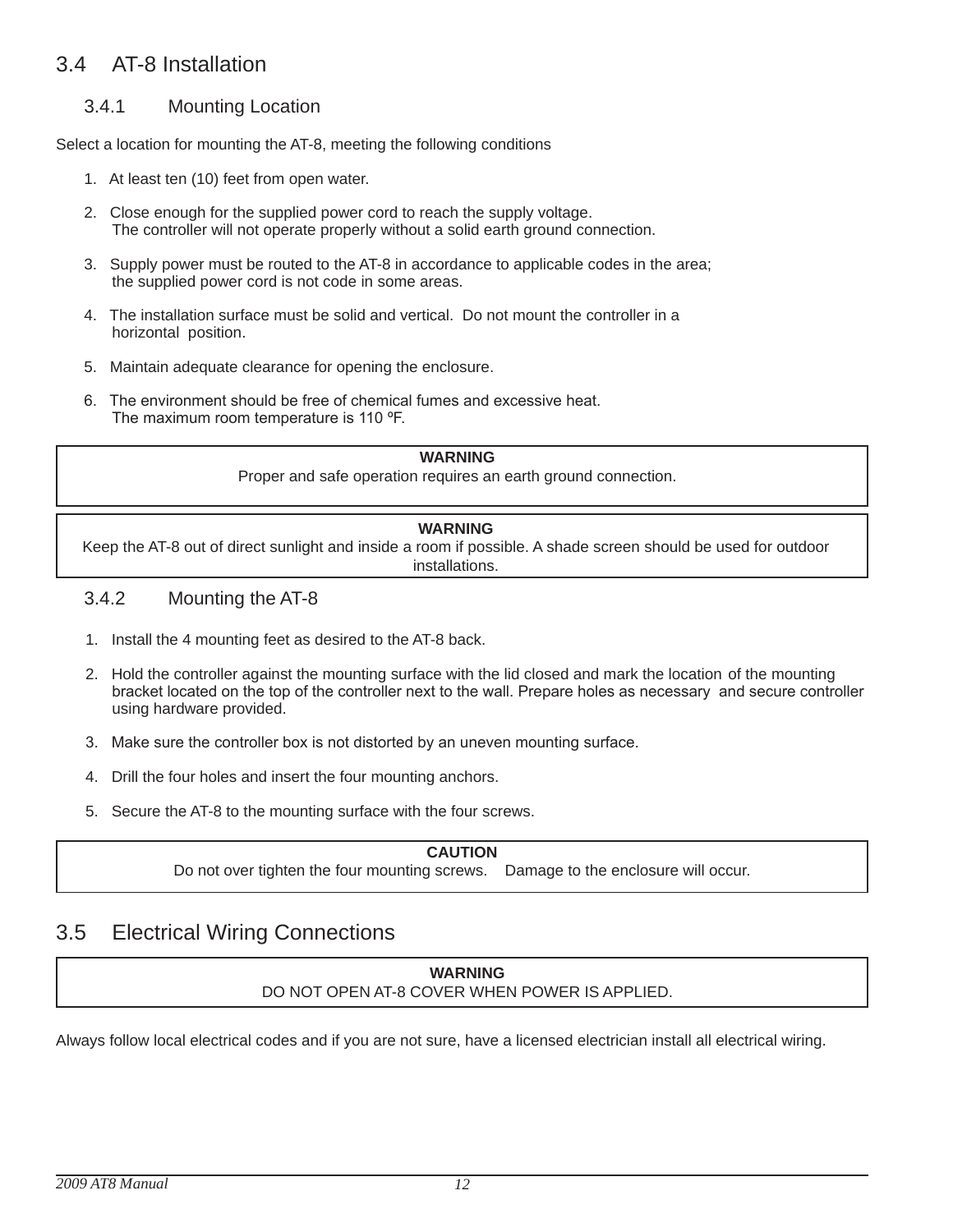- 3.5.1 Internal Wiring Connections
- 3.5.1.1 110 VAC Feed System Set Up

The AT-8 comes from the factory set for 110 VAC. Before applying power to unit make sure unit is still set for 110vac. Inspect JP2 (located between fuses and transformer) and ensure the two black jumpers are connected between 1-2 and 3-4.



The AT-8 is available with color coded pigtails for use with 110VAC feed systems for an additional charge.

> REd = Sanitizer, ORP, Chlorine  $BLUE = Ph$ . Acid or Base

For 110VAC chemical feed systems simply plug your feed system into the color-coded pigtail.

3.5.1.2 Hardwiring the Chemical Feed System

To wire a feeder directly to the AT-8 cut and strip the wires 1/4" back and either tin the ends or attach a crimp on terminal.

**WArNINg The connectors inside the AT-8 are close together. Failure to properly terminate wires could lead to shorts between wires and is not covered by warranty.** 

The connections to the terminal block are designated on the circuit board above and below the terminal block.

### • BELOW Terminal Block

- o  $AC IN = plug$  or power to AT-8
- o ORP NO = Sanitizer relay output with normally open relay
- o ORP NC = sanitizer relay output with normally closed relay
- $o$  pH = Acid or Base relay output with normally open relay

• ABOVE Terminal Block

- $o$  L = line voltage, Black Wire
- $O$  N = line neutral, White Wire
- o ↓ = line ground, Green Wire



3.5.1.3 220 VAC Feed System Set Up

The AT-8 comes from the factory set for 110 VAC. Before applying power to unit make sure unit is set for 220vac. Inspect JP2 (located between fuses and transformer) and remove the two black jumpers. Reinsert one of the black jumpers between pins 2 and 3.



**WArNINg** Power should be off to the AT-8 before moving JP2 jumpers.

The AT-8 is now configured to run on 220vac and will output 220vac to your chemical feed system.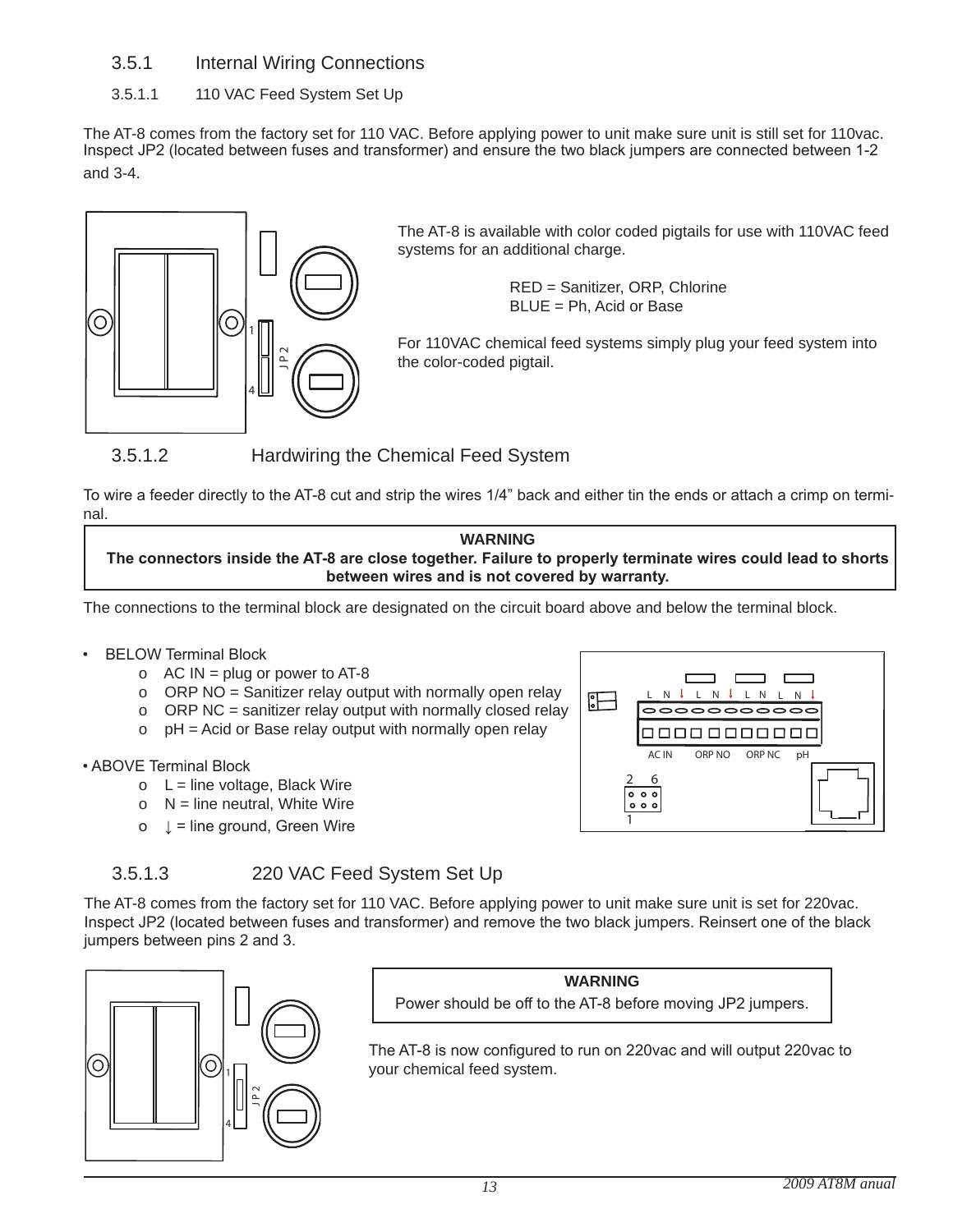To wire your 220vac feeder directly to the AT-8 cut and strip the wires 1/4" back and either tin the ends or attach a wire ferrule.

- BELOW Terminal Block
	- o  $AC IN = plug$  or power to AT-8
	- o ORP NO = Sanitizer relay output with normally open relay (no power until relay turned on)
	- o ORP NC = sanitizer relay output with normally closed relay (power is on until relay turned on)- commonly used for Salt Chlorine Generators.
	- $o$   $pH = Acid$  or Base relay output with normally open relay (no power until relay turned on)
	- ABOVE terminal Block
		- $O<sub>l</sub> = line voltage, one leg of 220vac$
		- o  $N =$  line neutral, one leg of 220 vac
		- $O \quad \downarrow$  = line ground, Green Wire



## 3.5.1.5 24 VAC Sanitizer Set Up

Changing the sanitizer output voltage from the input voltage to 24vac is as follows:

- Remove the jumpers from JP1.
- Set one of the jumpers on JP1 between 3-5,
- Set the other jumper on JP1 between 4-6.

*Note: The pH relay output voltage is always the input voltage.*



AC IN ORP NO ORP NC pH

L N L N L N L N

 $\overline{\circ\circ\circ\circ\circ\circ\circ\circ}$ 00000000000

1

 $\frac{2}{0}$ 

 $000$ 

## 3.5.1.6 dry Contact (No Voltage) Sanitizer Output Voltage

Changing the sanitizer output voltage from the input voltage to a dry contact is as follows:

- Remove the jumpers from JP1.
- Replace one of the jumpers on JP1 between 3-4
- The AT-8 will now have a dry contact sanitizer output voltage.

**WArNINg** Power should be off to the AT-8 before moving JP1 jumpers.

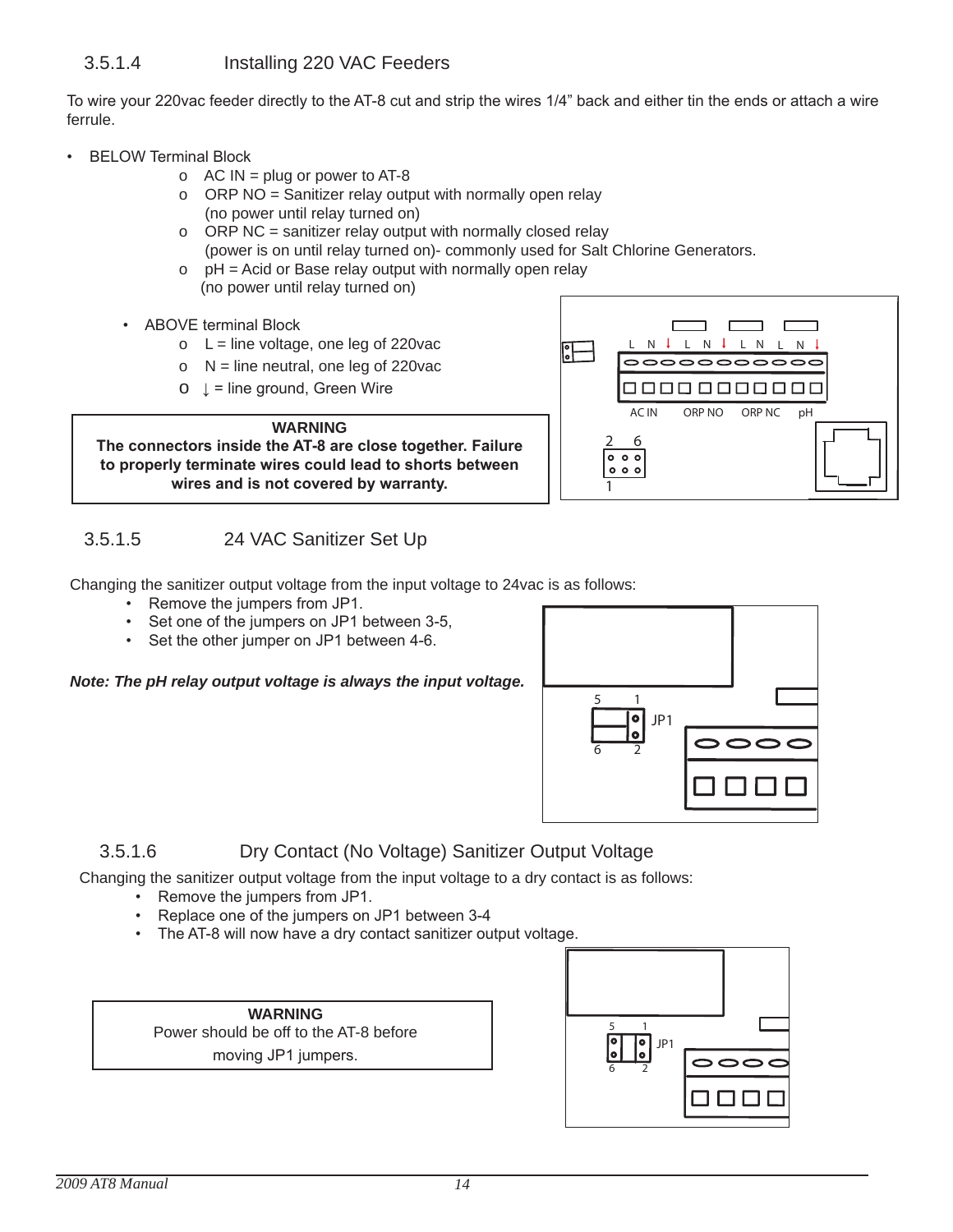## 3.5.1.7 Line Voltage (Input Voltage) Sanitizer Output Voltage

- Remove all jumpers on JP1.
- Place a jumper between pins 1 and 3.
- Place a second jumper between pins 2 and 4.
- JP1 is now configured for line voltage.

**WArNINg** Power should be off to the AT-8 beforemoving JP1 jumpers.



### 3.5.1.8 Flow Switch

- Insert the flow switch though the small strain relief in the bottom of the AT-8.
- Connect the flow switch wires into TB6 located on the circuit board.
- Place one wire in to the F+ slot, and one wire in to the slot.
- Polarity does not matter on these connections.



### 3.5.1.9 Temperature Sensor

- Run the temperature sensor through the small strain relief on the bottom of the controller.
- Connect the temperature wires to TB5 located on the circuit board.
- Place one wire in the T+ slot and one wire in the T- slot.
- Polarity does not matter on these connections.

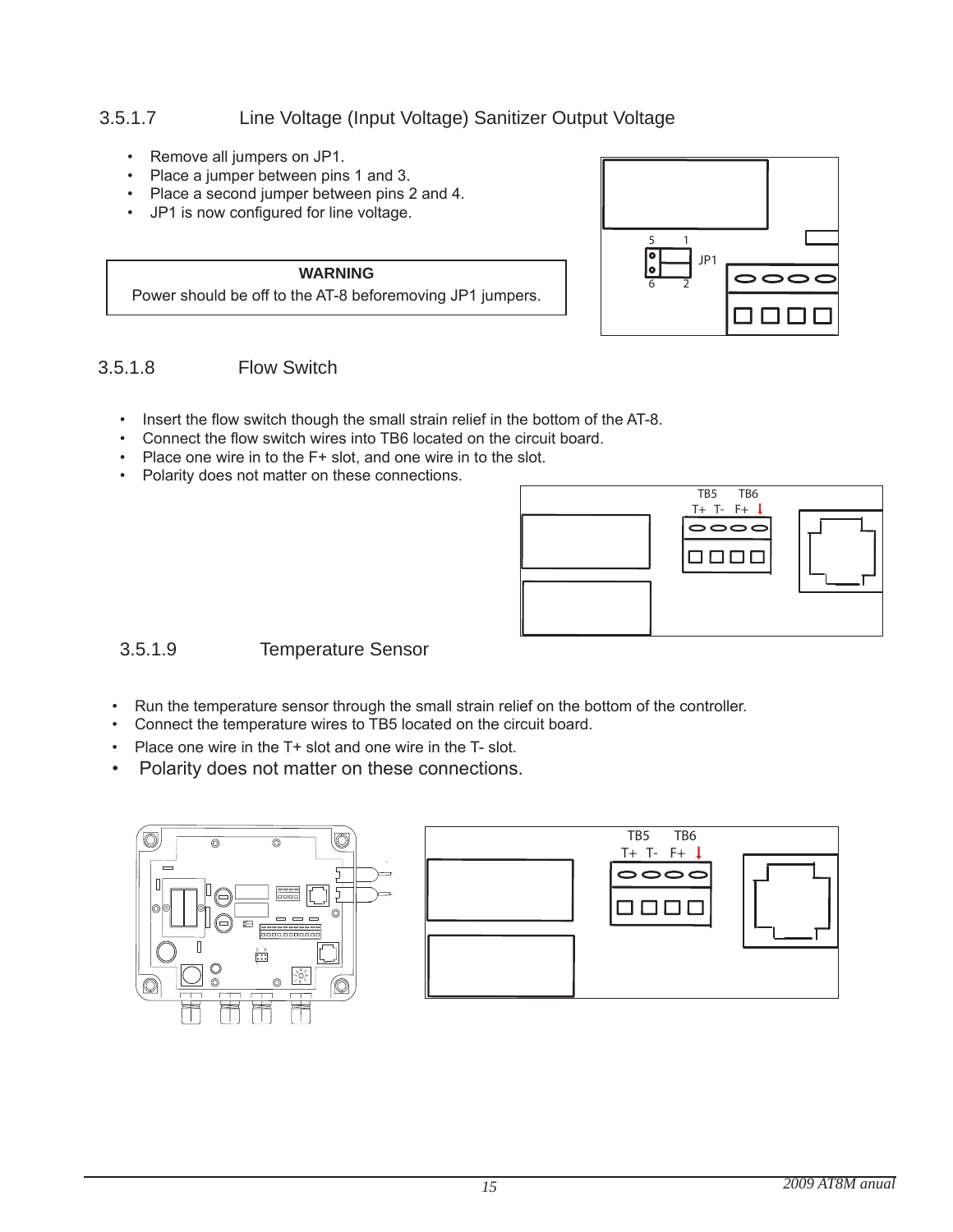## 3.5.1.10 bus Connection

- Run the Ethernet wire through the large strain reliefs on the bottom of the AT-8.
- The strain relief must be unassembled before inserting the bus wire
- Connect the Ethernet wire to either of the connectors.





## 3.6 multiple AT-8 Setup

- Mount and hookup all electrical connections as stated above.
- The AT-8's will be daisy chained together using the Ethernet wires.
- Run another Ethernet wire through the large strain relief on the bottom of the controller.
- Connect to the remaining Ethernet connector.
- AT-8 must either be the first or last unit in the bus.

## 3.6.1 Address Setup

To set up multiple AT-8's each unit must have a different address. This is accomplished by the white rotary switch on the bottom of the circuit board. Use a small flat head screw driver and the table below to assign addresses. Addresses must be assigned in numerical order or the system will not function properly.

- Position 0 = Master Unit 1(use this setting for single system applications)
- Position  $1 =$  Unit 2
- Position  $2 =$  Unit 3
- Position  $3 =$  Unit 4
- Position  $4 =$  Unit 5
- Position  $5 =$  Unit 6
- Position 6 = Unit 7
- Position 7 = Unit 8



The AT-8 enclosure can now be closed and the lid screws tightened.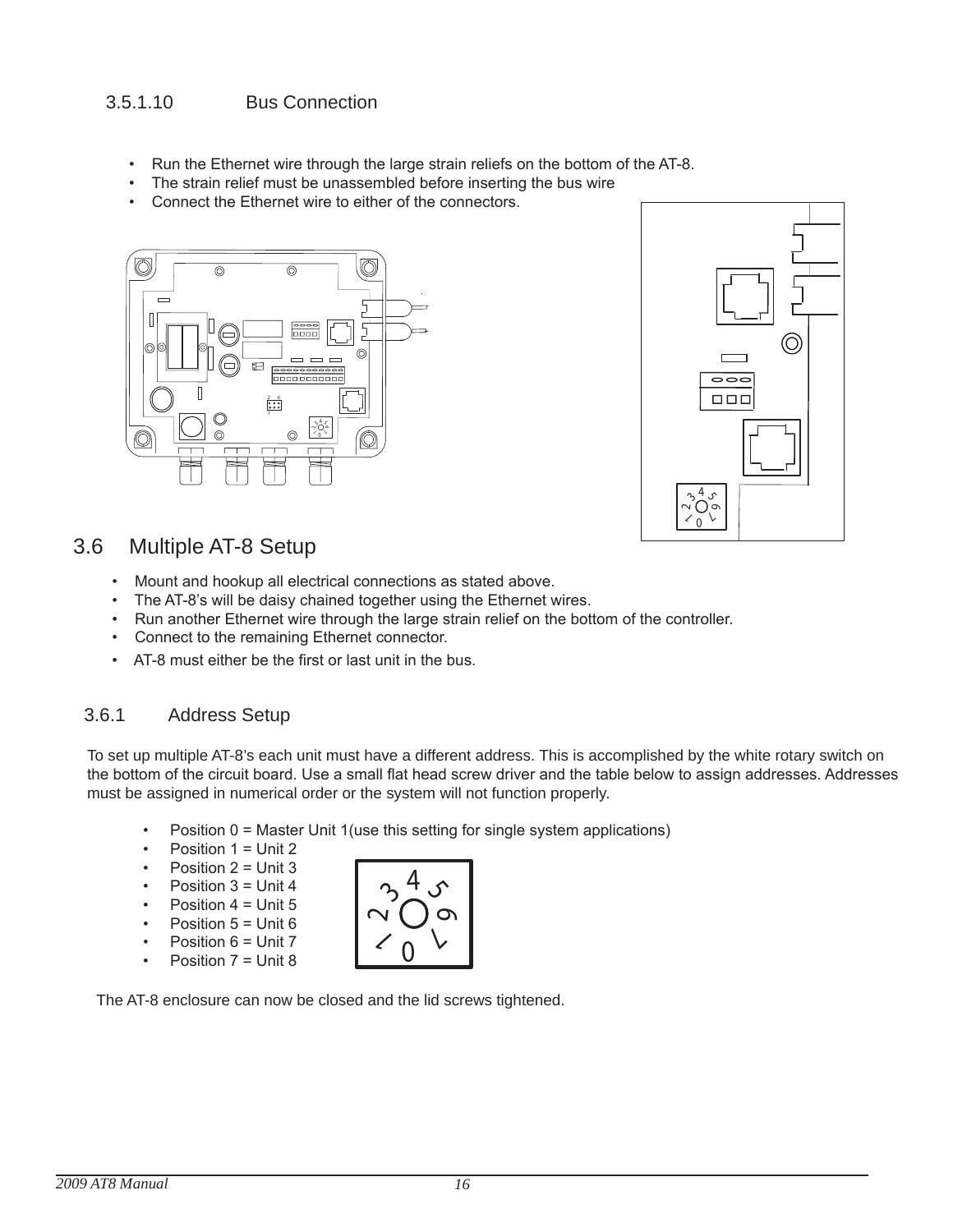## CHAPTER 4 SENSORS

The AT-8 can accept readings from a wide variety of sensors. Each sensor has its own unique circuitry that is connected directly to the micro-controller for measurement. Isolation of each sensor ensures more accurate measurements.

The AT-8 measures the following sensor measurements with the listed characteristics:

pH

 Range: 4.22 to 9.78, ±0.02. This measurement is temperature compensated.  **WARNING: Sensors are shipped with a plastic case covering the electrode tip. Sensors should be kept in the protective cap until time of installation. If the sponge in the cover becomes dry, wet it with tap water.**

ORP

Range: 0 to 999 mV, ±1mV.

 **WARNING: Sensors are shipped with a plastic case covering the electrode tip. Sensors should be kept in the protective cap until time of installation. If the sponge in the cover becomes dry, wet it with tap water.** 

Flow Switch

This input measures if a switch is open or closed.

#### **WArNINg**

Sensors are shipped with a protective cap covering the electrode tip to protect the sensing element. Sensors should be kept in the protective cap until ready for installation, if the sponge in the boot becomes dry, wet it with tap water. During shipment, air bubbles may have entered the electrode, carefully shake the electrode downward (like a thermometer) to dispel the air from the sensing elements inside the electrode. before using the sensor, remove the cap.

## 4.1 pH and ORP Sensors

pH electrodes sense the acidity of the water and work with any acid or base. The blue bands on the cables identify the pH sensors. Each sensor is also identified on the sensor body. ORP electrodes are used to monitor the Oxidation-Reduction Potential (sanitization quality of the water) of a given solution. The sensing element of the ORP electrode is made of a precious metal such as platinum or gold. The red bands on the cables identify ORP sensors.

## 4.2 Temperture Sensor

The AK10K sensor can be installed to measure/display temperature. The sensor should be installed as close as possible to where the water comes from the pool. If temperature probe is installed in the AK1200 flow cell there will be a temperature variation due to the long tubes and the temperature in the pump room. A common place to install it is in the small plugged hole in the bottom of the main pump strainer basket.

The sensor uses a special ¼" NPT fitting to hold the stainless steel sensor. A hole should be drilled (7/32") and tapped (1/4") where the water enters the pump room through a fitting to get double the depth to hold the sensor. If installed outdoors make sure to keep it out of direct sunlight. Route the wires into the controller through a strain relief and connect to the temperature input. The red wire goes to  $T$  and the black wire to GND.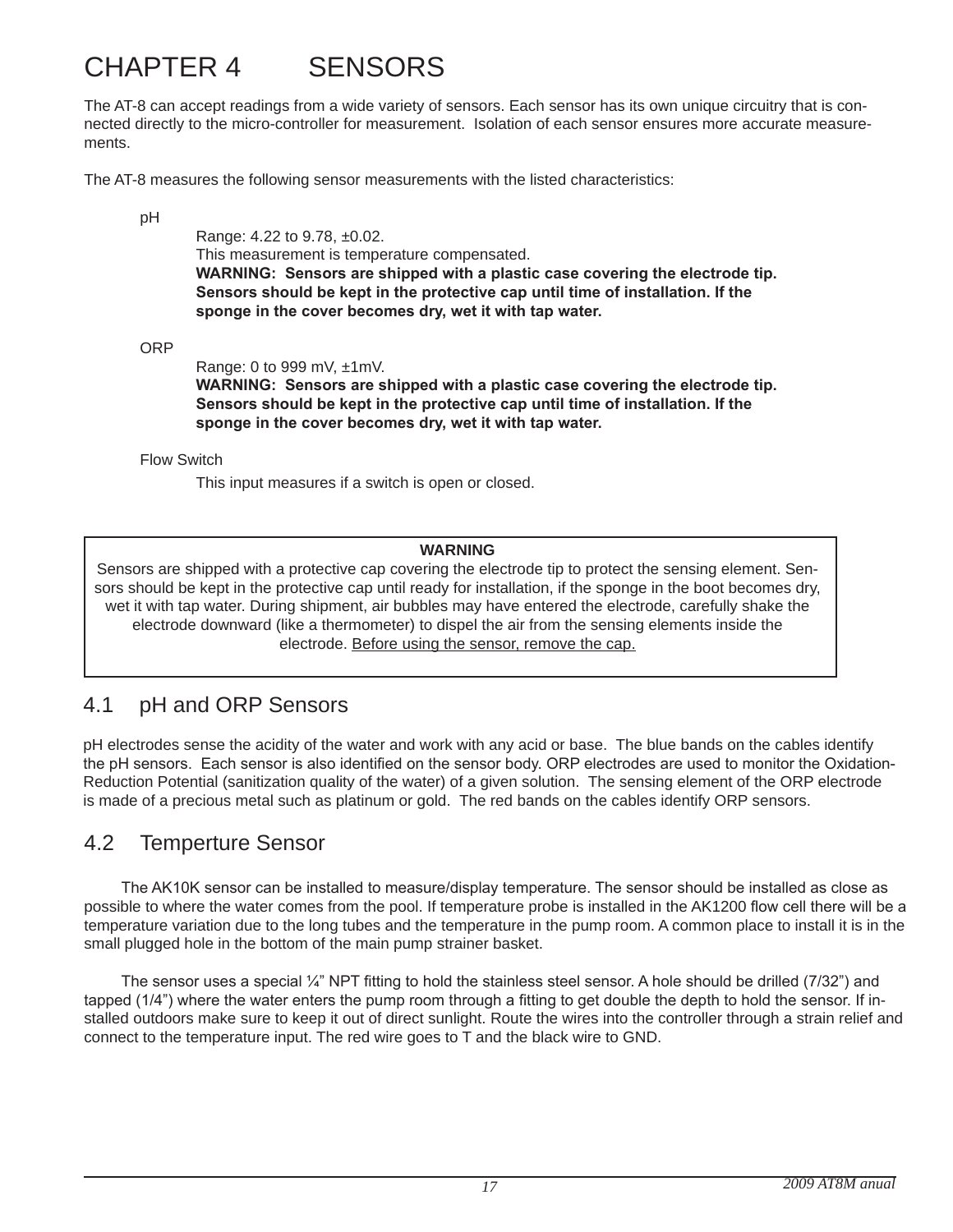## 4.3 Flow Sensors

The **AT-8** is able to recieve information from one flow switch, provided with the Ak1200 flow cell This flow switch is used to indicate flow through the flow cell and determines when it is OK to feed chemicals in to the system. The AT-8 will not allow chemicals to feed if there is no flow in the system.

## 4.4 Sensor Care

Contamination of the sensing elements often results in slow response and inaccurate readings. Clean the elements by the following procedures:

#### **pH and ORP sensors**

- Wash electrode tip in a liquid detergent and water. Carefully use a soft bristled toothbrush to wash the electrode tip and white sensing ring.
- Rinse after cleaning. To install, place in flow cell according to the diagram and hand tighten.
- Make sure the O-ring is installed on sensor.
- If the cable is longer than needed, it should be coiled neatly and attached under the cabinet.

#### **pH Sensors Only**

- Attempt to clean the sensor with liquid detergent first.
- If this is not successful, swirl the tip of the sensor in a 5 parts water 1 part muriatic acid solution for 10 - 20 seconds.
- Rinse again and reinstall.

#### **WArNINg**

Do not rub hard on the glass element in the sensor or use sand paper or other polishing material to clean. Handle electrode carefully. Sensors contain external and internal glass elements. Do not drop or otherwise subject the sensor to vibration, physical impact, or freezing conditions. Any type of breakage is not covered under warranty.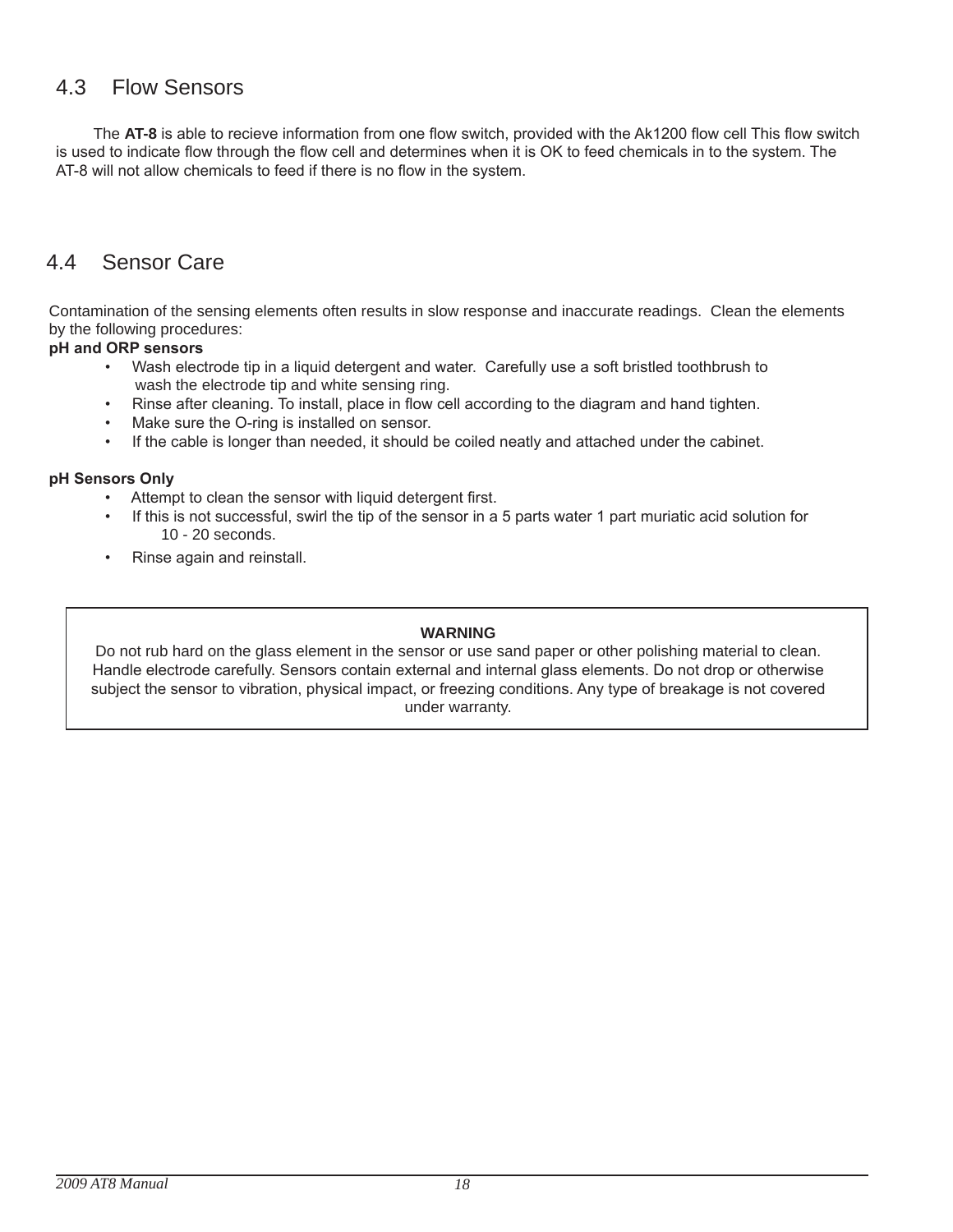## CHAPTER 5 OPERATION ANd PROgRAmmINg

Overview: The AT-8 system controller is designed to accommodate any size water system. Once the controller is installed it is ready to be programmed. The system comes from the factory with default programming and should only require a small amount of adjustments to work with the size of body of water and chemical feeder of your system.

## 5.1 Reading Screen

The reading screen is the normally visible or default screen. From this screen you can see the system number, sensor readings, alarms, indication of feed, indication of flow and allow manual

| pH  | <b>ORP</b> | <b>TMP</b> |  |
|-----|------------|------------|--|
| 7.0 | 750        | 78 X       |  |
|     |            |            |  |
|     |            |            |  |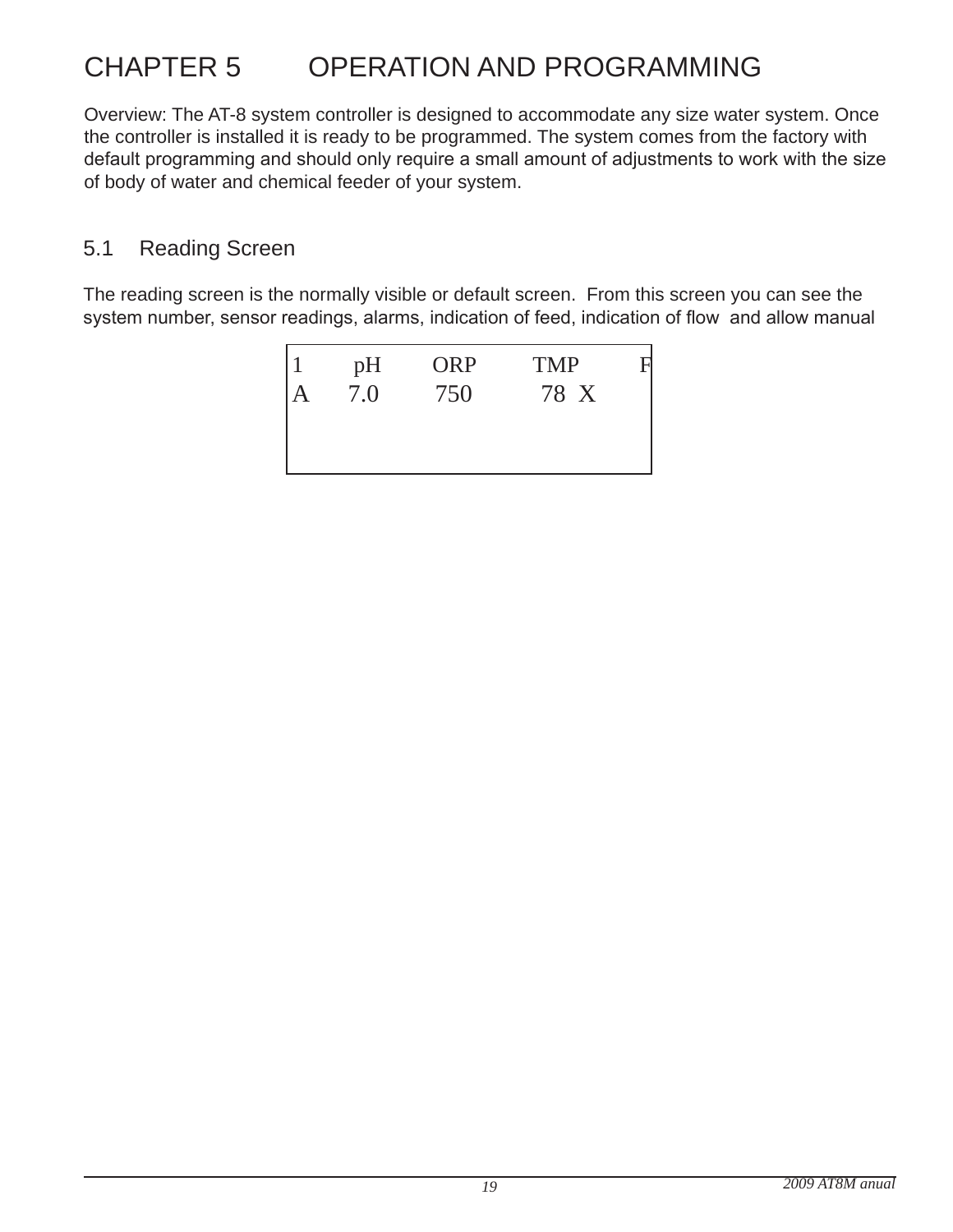### 5.1.1 System Number

.

• If you have multiple bodies of water being monitored each unit will have it's information displayed for 5 seconds. If you have 4 bodies of water then every 20seconds all bodies of water will have been viewed once.

• The number of the currently displayed unit is in the upper left corner.



 • Pressing the SELECT button will lock onto the currently displayed system for 1 minute. Pressing SELECT again will select the next system for viewing. After 1 minute has elapsed with no presses on the SElECT key the 5 second rotation will resume

#### 5.1.2 Sensor Readings

- pH is displayed from 0.1 to 9.9.
- ORP is displayed from 450 to 999mV.
- Temperature is displayed for 15 to 150 and can have units of Celsius or Fahrenheit.

| pH  | <b>ORP</b> | <b>TMP</b> | F |
|-----|------------|------------|---|
| 7.0 | 750        | 18         |   |

#### 5.1.3 Alarms

- pH reading flashes if reading is outside of pH alarm set points.
- ORP reading flashes if reading is outside of ORP alarm set points.
- TEMPURATURE reading flashes if reading is outside of TEMP alarm

| pH  | ORP | TMP |  |
|-----|-----|-----|--|
| 7.0 | 750 | 78  |  |

#### 5.1.4 Indication of Feed

- "pH" flashes during feed of pH.
- "ORP" flashes during feed of sanitizer

| pH | ORP | 'MP |  |
|----|-----|-----|--|
|    | 150 |     |  |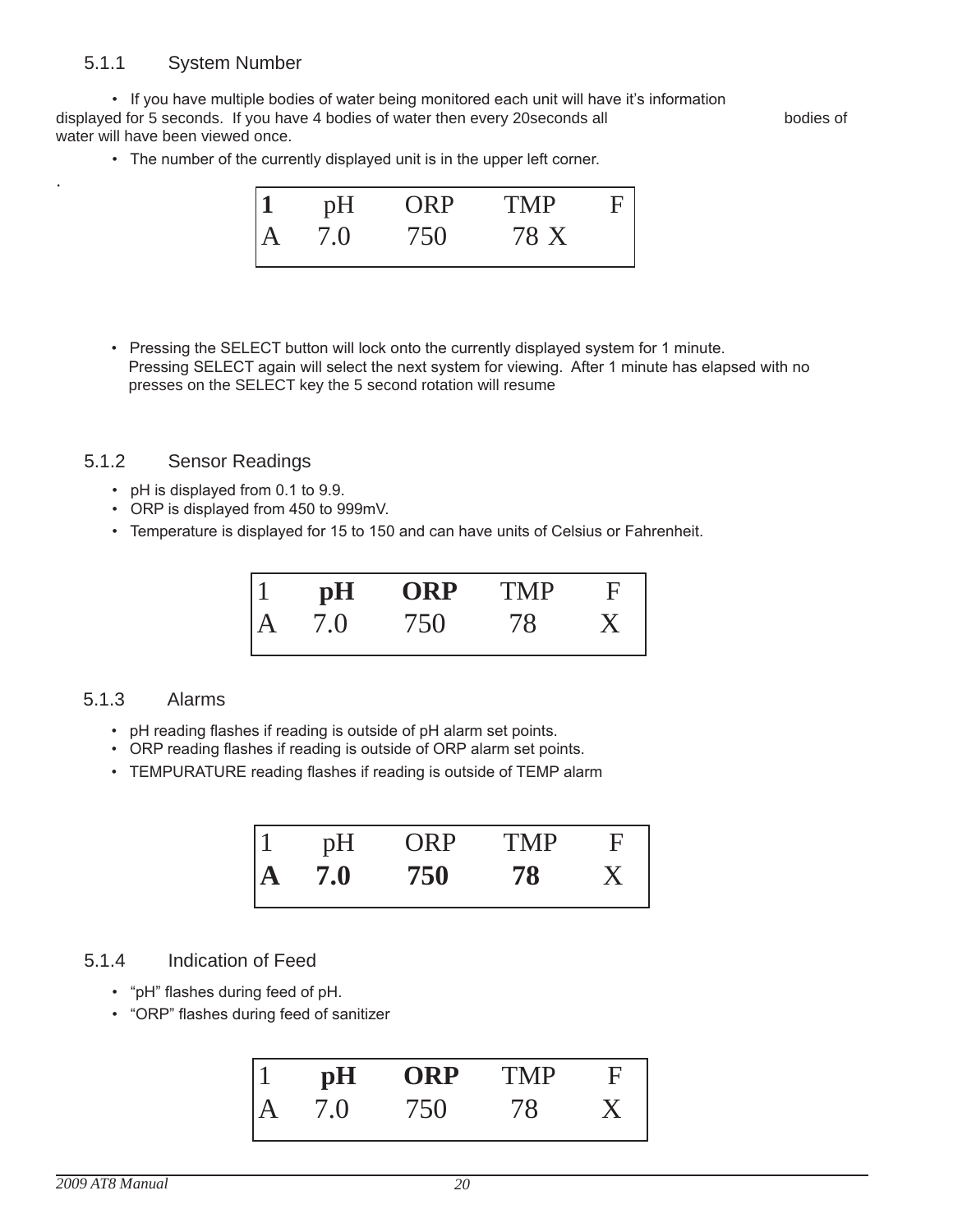### 5.1.5 Flow

• An "X" is displayed under the "F" on the right side when there is flow.

NOTE: if there is no "X" (no flow) then the feed relays are locked out.



#### 5.1.6 Indication of Safety lockout

- If the pH reading has an asterisk "\*" in front of it, then pH is in safety lockout mode. See pH FEED SAFETY section for information.
- If the ORP reading has an asterisk "\*" in front of it, then ORP is in safety lockout mode. See ORP FEED SAFETY section for information.

| $\overline{1}$ | $pH*$<br>$\cdot$ | <b>IRP</b><br><b>TTT</b><br>750 | <b>TMP</b><br>旧 | pН<br>$\cdot$ $\circ$ | ORP*<br>750 | <b>TMP</b><br>旧 |
|----------------|------------------|---------------------------------|-----------------|-----------------------|-------------|-----------------|
|                |                  |                                 |                 |                       |             |                 |

### 5.1.7 manual Feed

• Press and hold the DOWN arrow to manually feed pH for the programmed feed time. The word "pH" flashes during feed of pH.

• Press and hold the UP arrow to manually feed sanitizer for the programmed feed time. The word "ORP" flashes during feed of sanitizer.



### 5.1.8 Display Backlight

The display backlight is dimmed during normal operation to conserve life. It never goes out completely to allow for viewing in normally dark environments, such as, pump rooms. When any key is pressed it will brighten for a few minutes.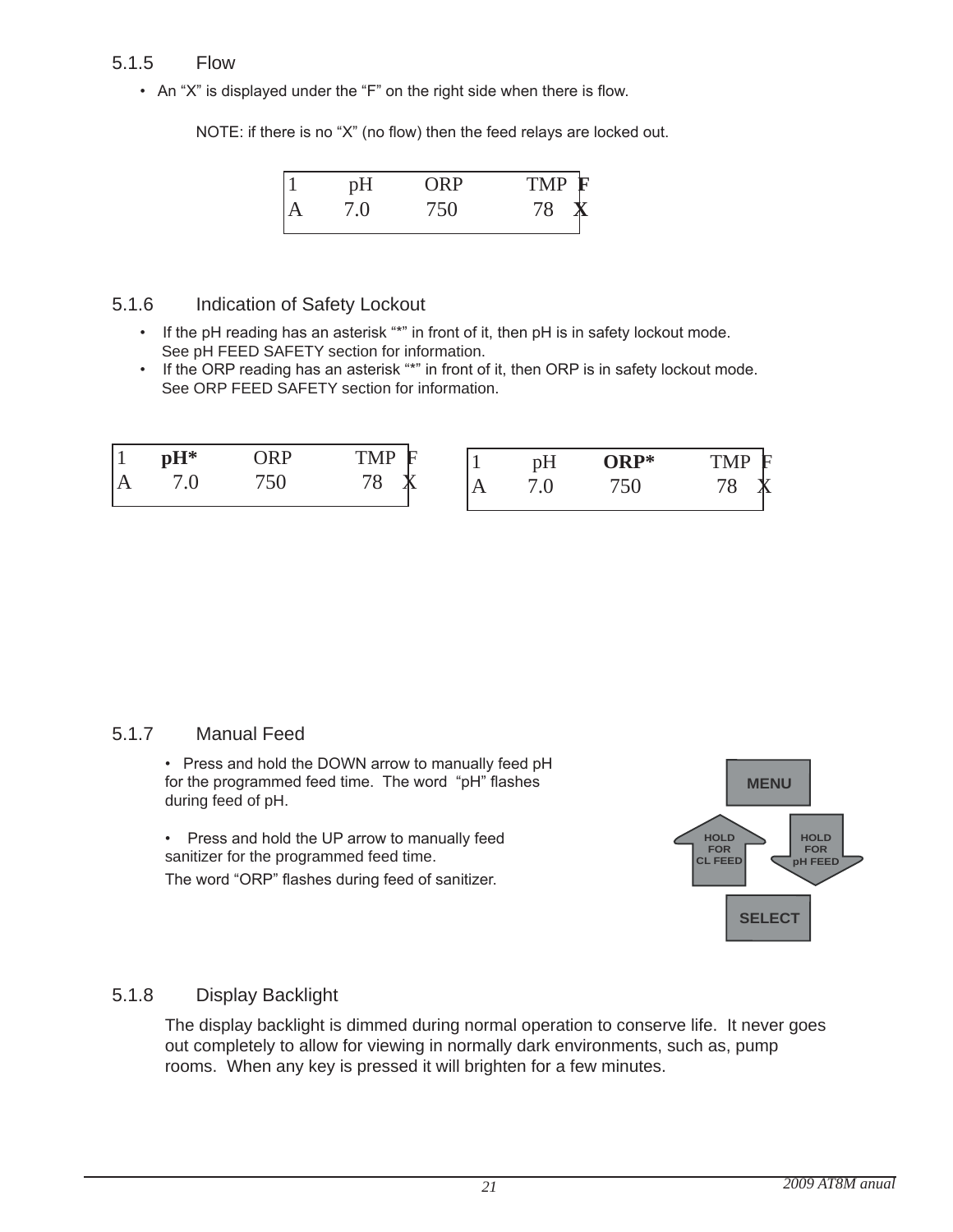## 5.2 AT-8 Set Up

before you begin programming your AT-8, you will want to set up the basic system in the set up menu. The set up menu will allow you to program the date and time in to the AT-8, program and or enter your password to access the controller, as well as view the serial number and software version specific to your controller.

| Starting from the reading screen. Press the MENU button to | pH                  | $ORP*$ | <b>TMP</b> | F     |  |
|------------------------------------------------------------|---------------------|--------|------------|-------|--|
| scroll through the available sub-menus.                    | 7.0                 | 750    | 78         | X     |  |
| Press the MENU Button Again                                | $10$ -May-06        |        |            | 14:48 |  |
|                                                            | PROGRAM SUBMENU     |        |            |       |  |
| Press the MENU Button Again                                | $10$ -May-06        |        |            | 14:48 |  |
|                                                            | <b>DATA SUBMENU</b> |        |            |       |  |
|                                                            | $10$ -May-06        |        |            | 14:48 |  |
| Press SELECT to enter the AT-8 Setup submenu.              | <b>SETUP</b>        |        |            |       |  |

#### 5.2.1 Set Date

When setting the date, a cursor will appear under the value (moth, day or year) you are currently setting. To move the cursor between values, use the select key. Once you have placed the cursor under the value you wish to change, you are ready to set the date.



- To set the month, use the up and down arrows scroll through the numbers until the correct month is displayed. Press SElECT.
- To set the day, use the up an down arrows scroll through the numbers until the correct day is displayed. Press SElECT.
- To set the year, use the up and down arrows scroll through the numbers until the correct year is shown. Press the SELECT button to save your changes and advance to the next setup sub-menu: Set Time.

### 5.2.2 Set Time

When setting the time, a cursor will appear under the value (hour or minute) you are currently setting. To move the cursor between values, use the select key. Once you have placed the cursor under the value you wish to change, you are ready to set the time.



- Using the up and down arrows scroll through the numbers until the correct hour (24hr) is displayed. Press SElECT.
- Using the up and down arrows scroll through the numbers until the correct minutes is displayed. Press SElECT.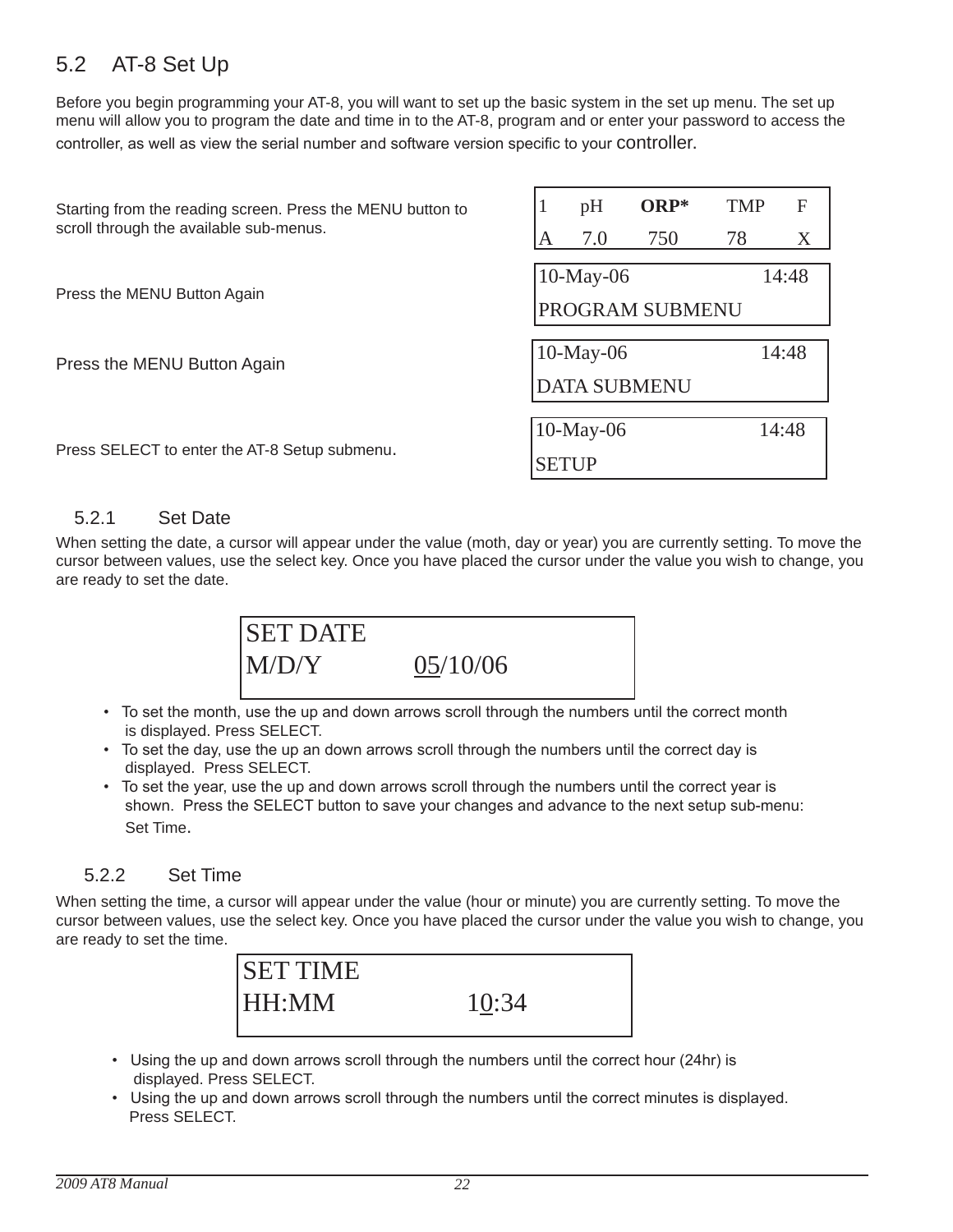This screen will allow you to reset all the safety or overfeed timers in your AT-8 units.



- Press SELECT.
- Use the up and down arrows to select either "yes" or "no".
- YES will clear all system SAFETY LOCKOUT conditions and displayed "\*".
- Press SELECT to complete reset or go on.

### 5.2.4 Set # to Default

This screen will allow you to reset all of the settings in the current selected system back to factory default settings.

| <b>SET #TO DEFAULT</b> |     |  |
|------------------------|-----|--|
|                        | NIC |  |
|                        |     |  |

- Press SELECT.
- Use the up and down arrows to select either "yes" or "no".
- YES will return the current selected systems system times, set points, alarms, and setup to the factory default settings.
- Press SELECT to complete reset or go on.

### 5.2.5 Serial Number

This displays the serial number of your AT-8 controller press SElECT to go on.

## SERIAL NUMBER 0100 0001

### 5.2.6 AT-8 Software Version

This displays the software version used in your AT-8 controller, Press SElECT to go on.

## SOFTWARE VERSION 1.6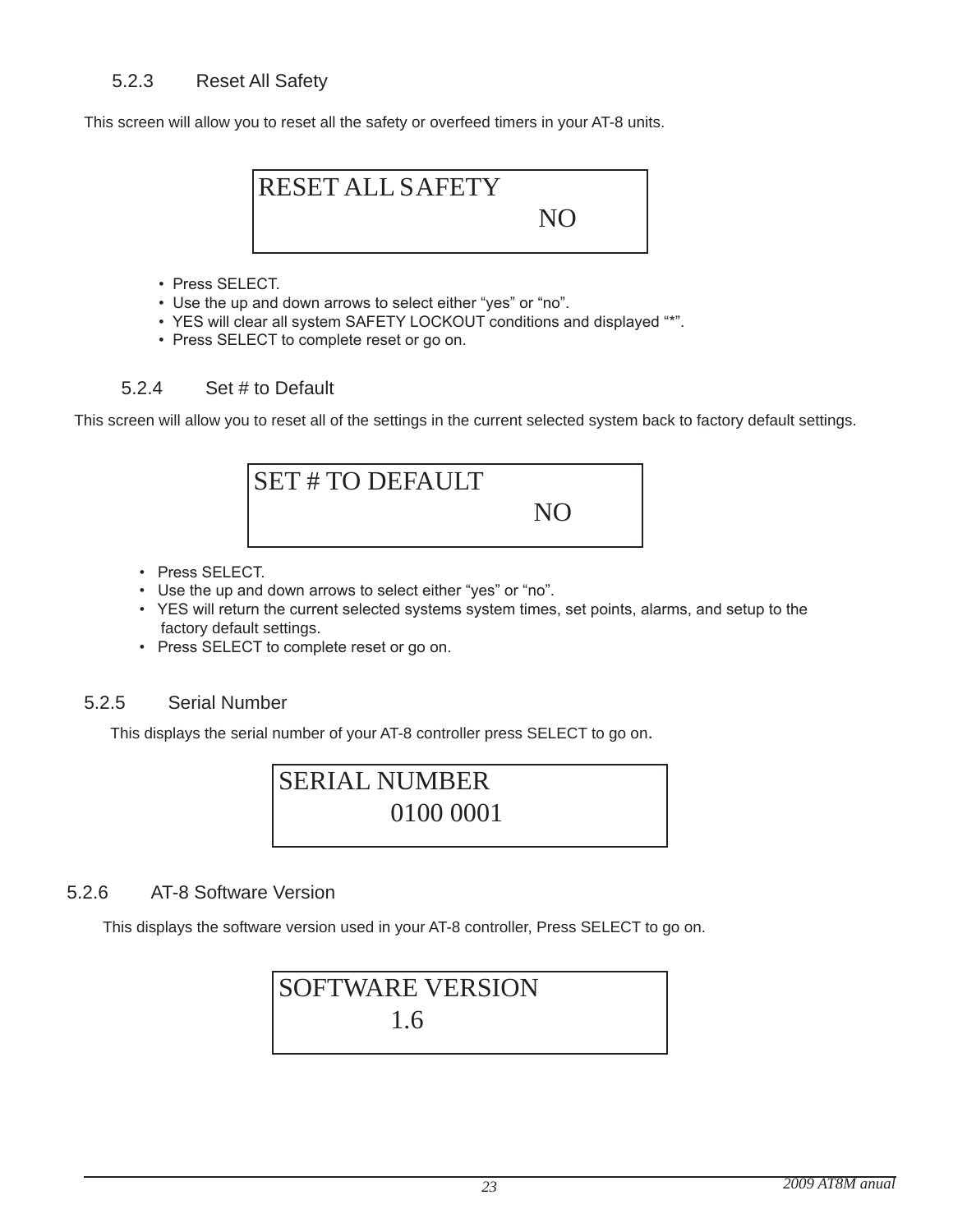#### 5.2.7 Enter Password



To enter a password in your AT-8 controller:

 • Using the up and down arrows scroll through the numbers until the current password is displayed (factory default is "A"). Press SELECT to choose the character and move on to the next characer in the sequence. . Press SElECT again when your entire pasword is showing to enter the pasword in the controller.

To change the password in your AT-8 controller:

- Using the up and down arrows scroll through the numbers until the first letter, number or character of your new password appears. Press - SElECT to select the character and move on to the next character in the password sequence.
- Using the up and down arrows scroll through the numbers until the second letter, number or character of your new password appears. Press - SElECT to choose the character and move on to the next character in the password sequence.
- Repeat until your new password appears in full, you can use up to 6 numbers/letters. To finish press SELECT, to save your new password. The AT-8 will then return you to the readings screen.

## 5.3 pH Programming

To program your AT-8, you will need to enter the program sub menu.

| Starting from the reading screen. Press the MENU button to | pH                     | ORP  | <b>TMP</b> | F     |
|------------------------------------------------------------|------------------------|------|------------|-------|
| scroll through the available sub-menus.                    |                        | 750. |            |       |
|                                                            |                        |      |            |       |
| Press the MENU Button again.                               | $10$ -May-06           |      |            | 14:48 |
| Press SELECT to enter the AT-8 Setup submenu.              | <b>PROGRAM SUBMENU</b> |      |            |       |

You will need to enter your password before the AT-8 will allow you to enter the programming menu. For more information on passwords please see p. 24

Once you are in the programming menu, the AT-8 will ask you to select the system you wish to program.

| <b>SELECT SYSTEM #</b> |  |
|------------------------|--|
|                        |  |
|                        |  |

 • Using the UP and DOWN arrows to select system you would like to program, then press SElECT.

You will then need to select the control you wish to program. In this case, we are programming pH.

• Using the up and down arrows select pH, then press SELECT.

SELCT CONTROL 1 CONTROL: pH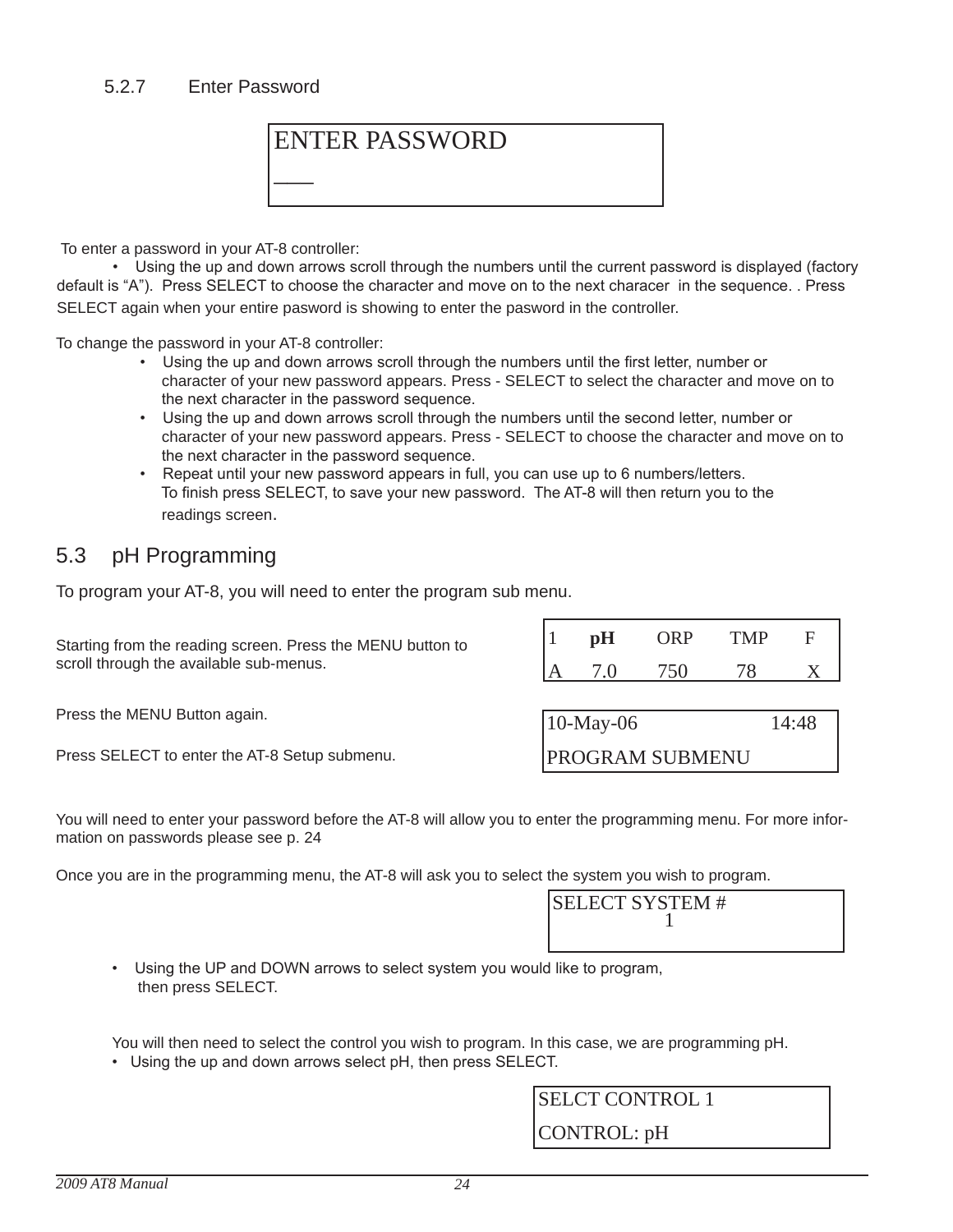- Displays the current calibrated reading of the pH
- If the reading needs to be corrected, use the up and down arrows to add or subtract the amount of calibration. For example, if your controller is reading 7.4 and your hand check is reading 7.5 press the up arrow one time to change the reading to 7.5

5.3.2 pH Sensor # Offset

| pH SENSOR     |      |  |
|---------------|------|--|
| <b>Offset</b> | ()() |  |

• This shows you how much calibration you have on the probe. In the above example an uncalibrated probe that read 7.4, but was changed to read 7.5 will have an offset of 0.1. If the offset value gets to high it may be an indication of aged or malfunctioning probe.

NOTE: pH probes can only be calibrated +/- 0.9 units.

• Press – SELECT to save and go on or press MENU to not save and return to reading screen.

5.3.3 pH Setpoint #

| pH SETPOINT |  |      |
|-------------|--|------|
|             |  | ACIE |

- Using the up and down arrows select the pH set point. This is the pH that your system will control to.
- Press SELECT to save and go on or press MENU to not save and return to reading screen.

#### 5.3.4 pH Acid/Base #



- Using the up and down arrows select the type of pH chemical that you will be feeding for pH control. Acid or Base.
- Press SELECT to save and go on or press MENU to not save and return to reading screen.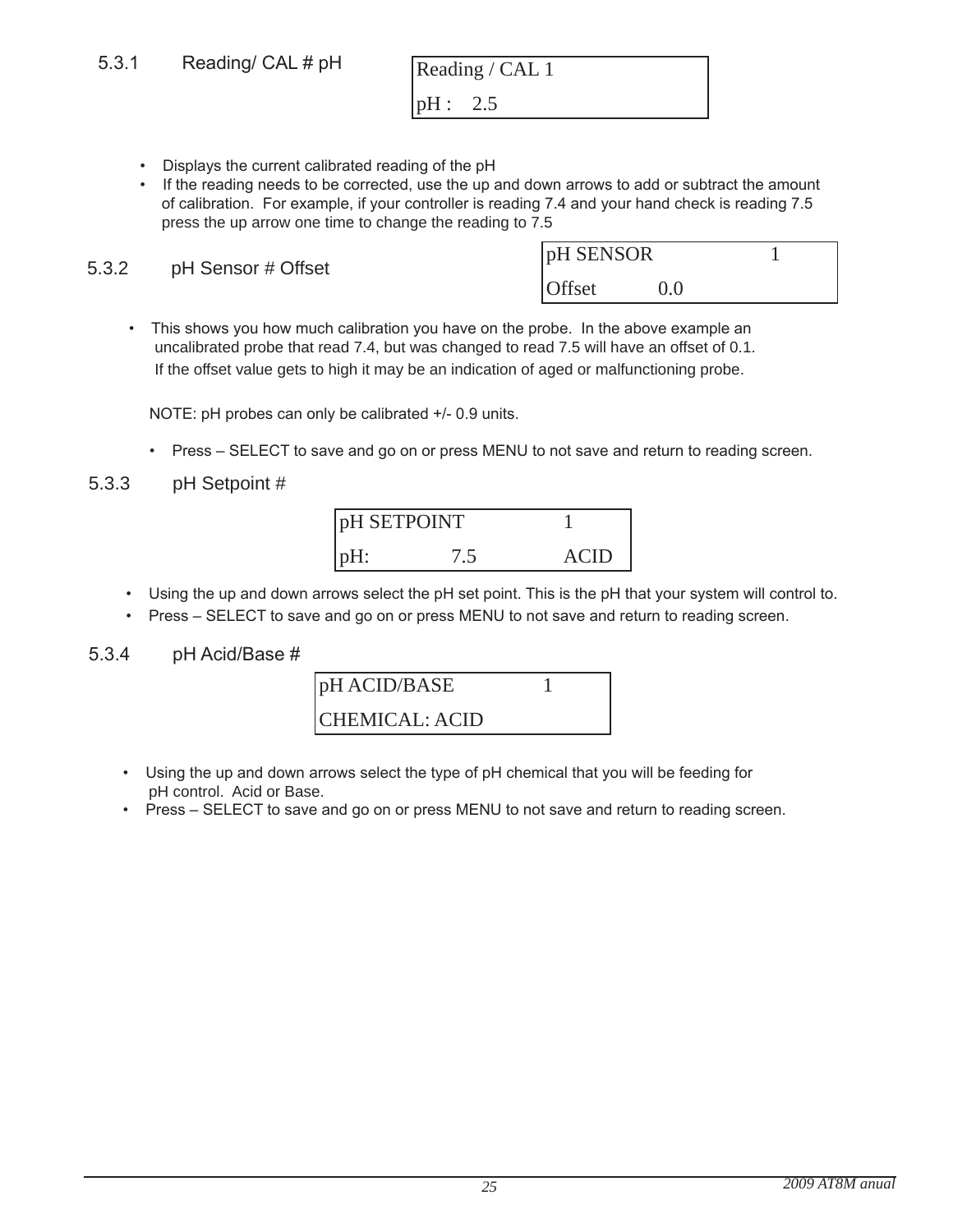

- This is the total amount of time in minutes and seconds of your feed and mix cycle. Use the up and down arrows to adjust this time to accommodate your system. See FEED LIMIT below for example.
- Press SELECT to save and go on or press mENU to not save and return to reading screen.

### 5.3.6 pH Feed limit #



• This is the amount of time in minutes and seconds that your feeder on time will be lim-

ited

- to during your FEED CYCLE #.
	- Using this command forces an off time during a feed cycle allowing for a mixing of the newly feed chemicals before the unit will feed again.
	- Using this feature is highly recommended.
		- For example: If you have a FEED CYCLE of 2:00 and a FEED LIMIT of

0:15.

• You will feed for 15 seconds and then stay off for 1 minute and 45 sec-

onds.

- Press SELECT to save and go on or press MENU to not save and return to reading screen.
	- 5.3.7 pH/ORP Delay #

| pH ORP DELAY    |  |  |
|-----------------|--|--|
| <b>MINUTES:</b> |  |  |

This feature was specifically designed for suction side sanitizer feeders. Setting a time in minutes here will keep the controller from feeding pH chemical directly

after

 the sanitizer chemical has been fed, thus allowing time for the pH sensor to settle to a normal

reading.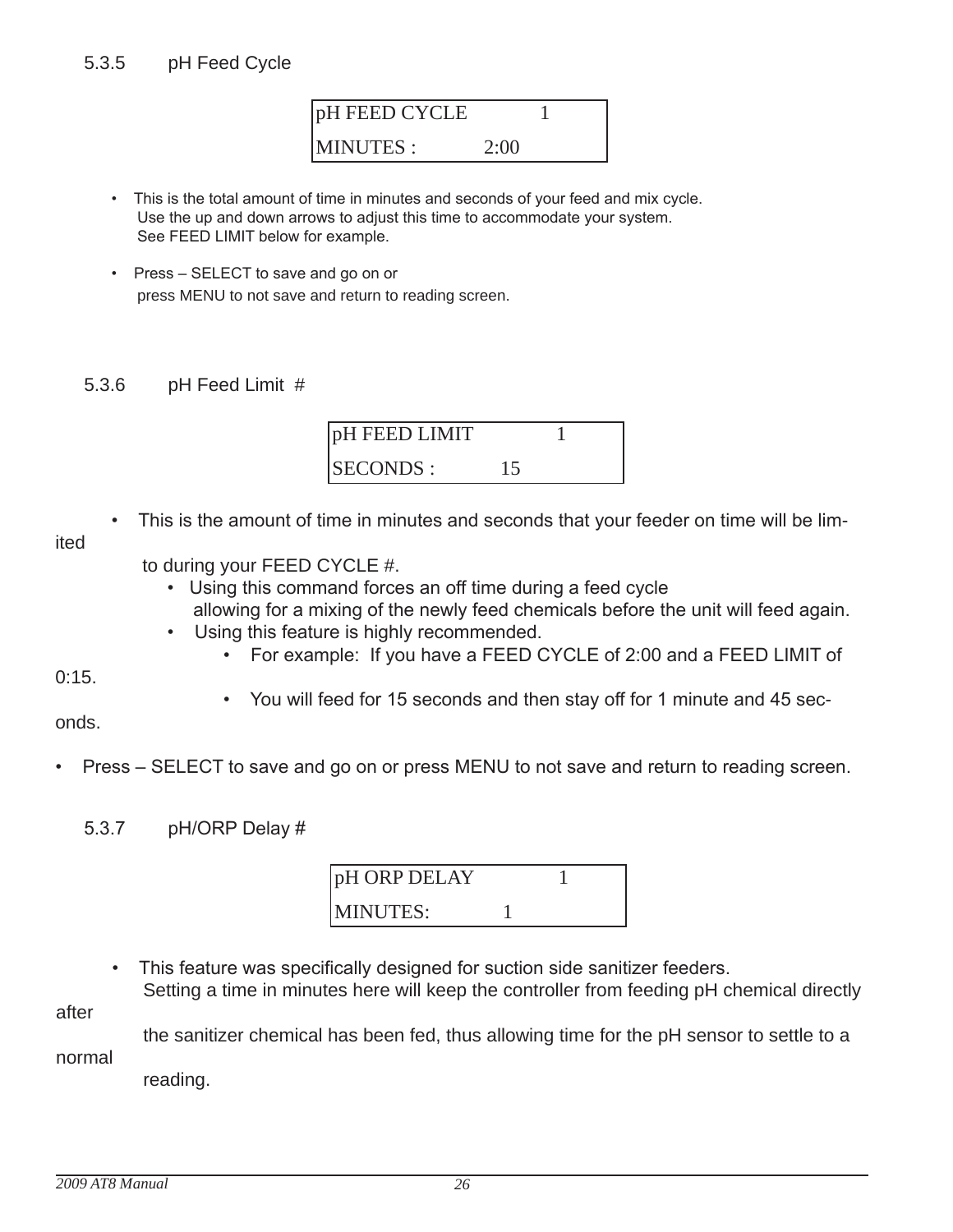pH FEED SAFETY 1 MINUTES:\* 30

• This is the overfeed safety feature of the system. Determine the total amount of time you want vour pH feeder to come on in a 24 hr period and enter it here. The 24 hr period starts when you **power** up your controller.

• If there is an asterisk "\*" present then the safety has tripped and the relay will stay off until the

24 hour period has passed. If you press the up arrow and then the down arrow, the overfeed will be reset, and the asterisk will be removed. be reset, and the asterisk will be removed.

• Press – SELECT to save and go on or press MENU to not save and return to reading

5.3.9 pH low Alarm #

|        | pH LOW ALARM |  |
|--------|--------------|--|
| $pH$ : |              |  |

• Use the up and down arrows to adjust the alarm for the low end of your desired pH range.

This alarm will turn on the alarm light and make the pH reading flash.

- Alarm will clear within a minute of reading going back in range.
- Press SELECT to save and go on or press MENU to not save and return to reading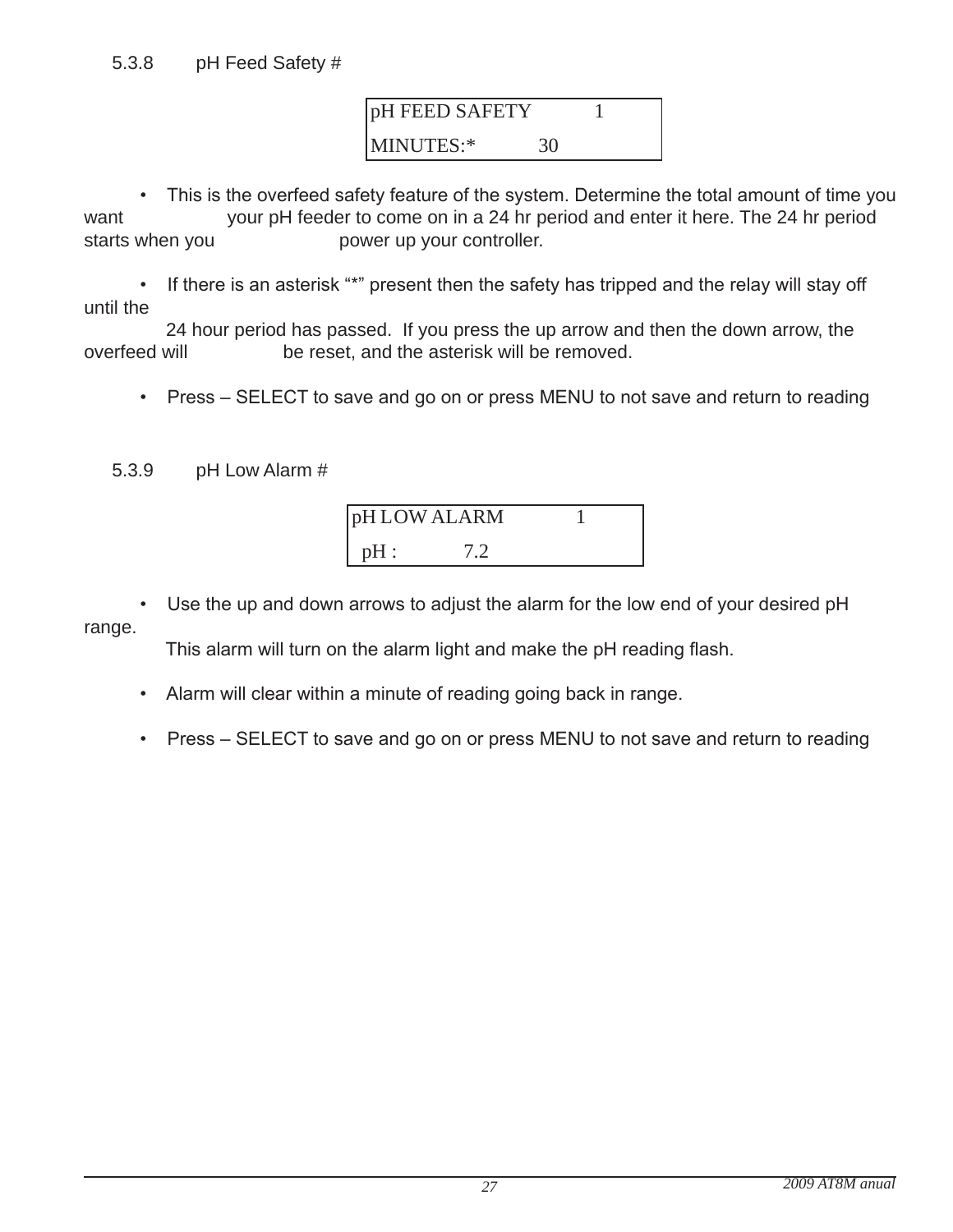

Use the up and down arrows to adjust the alarm for the high end of your desired pH

range.

This alarm will turn on the alarm light and make the pH reading flash.

- Alarm will clear within a minute of reading going back in range.
- Press SELECT to save and go on or press MENU to not save and return to reading
- 5.3.11 pH Prop Feed #

| <b>DH PROP FEED</b> |  |  |
|---------------------|--|--|
| <b>PROP FEED:</b>   |  |  |

Use the up and down button to turn this feature ON or OFF. Turning the proportional

feed on

will proportionately feed the pH chemical within a 0.3 pH range.

5.3.12 Serial Number



- This shows serial number of the relay board.
- Press SELECT to go on or press MENU to return to reading screen.

5.3.13 SW Version

SW VERSION #1 1.2

- This shows software version of the relay board.
- Press SELECT or MENU to return to reading screen.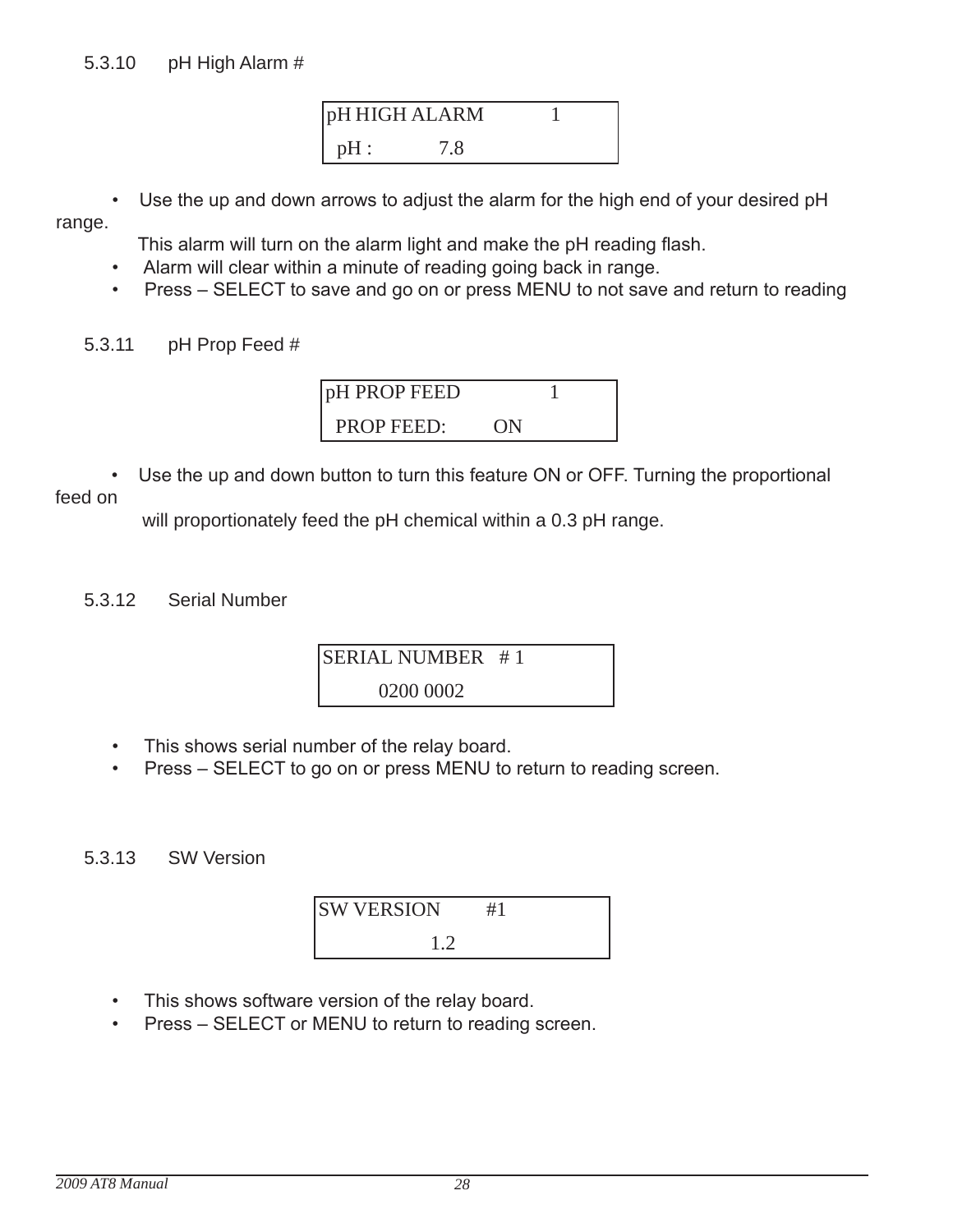## 5.4 ORP Programming

To program your AT-8, you will need to enter the program sub menu.

Starting from the reading screen. Press the MENU button to scroll through the available sub-menus.

| pH | ORP  | TMP | С |
|----|------|-----|---|
| 70 | 75 C | 70  |   |

Press the MENU Button Again

| $10$ -May-06           | 14:48 |
|------------------------|-------|
| <b>PROGRAM SUBMENU</b> |       |

press SElECT to enter the AT-8 Setup submenu.

You will need to enter your password before the AT-8 will allow you to enter the programming menu. For more information on passwords please see p. 24

Once you are in the programming menu, the AT-8 will ask you to select the system you wish to program.

SELECT SYSTEM # 1

 • Using the UP and DOWN arrows to select system you would like to program, then press SElECT.

You will then need to select the control you wish to program. In this case, we are programming ORP.

| ◡╷ ៶ ៲  . | • Using the up and down a | <b>SELCT CONTROL 1</b> |  |
|-----------|---------------------------|------------------------|--|
|           |                           | <b>CONTROL: ORP</b>    |  |

- 5.4.1 Reading/ CAL # ORP
	- Displays the current calibrated reading of the ORP

• If the reading needs to be corrected, use the up and down arrows to add or subtract the amount

 of calibration. For example, if your controller is reading 690 and your hand check is reading

700 press the up arrow one time to change the reading to 700.

NOTE: ORP probes can only be calibrated +/- 125 units.

• Press – SELECT to save and go on or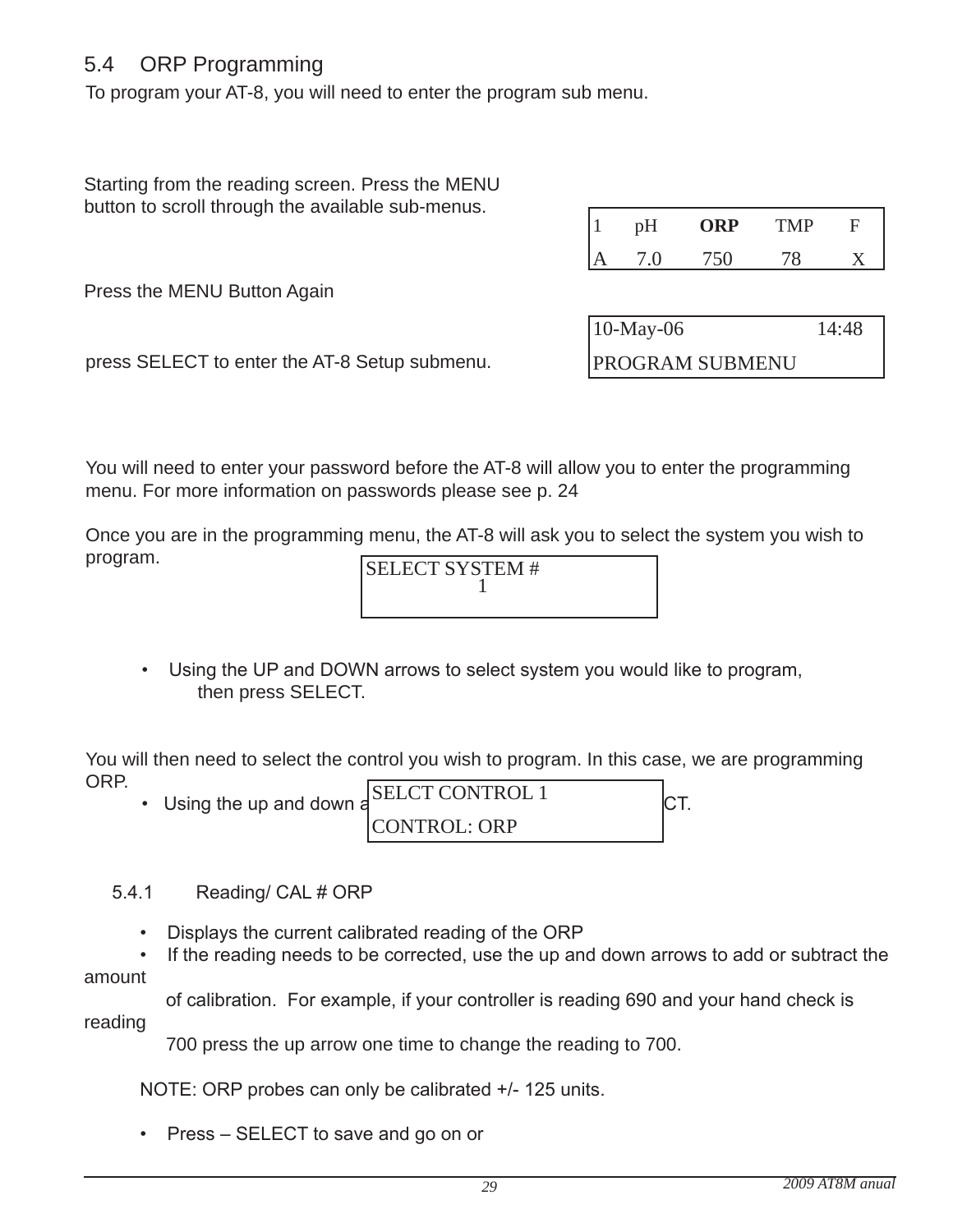ORP SENSOR 1 Offset 0.0

 • This shows you how much calibration you have on the probe. In the above example an uncalibrated probe that read 690, but was changed to read 700 will have an offset of

10.

If the offset value gets to high it may be an indication of aged or malfunctioning probe.

5.4.3 ORP Setpoint #



 • Using the up and down arrows select the ORP set point. This is the ORP that your system will example to control to.

5.4.4 ORP Feed Cycle #



• This is the total amount of time in minutes and seconds of your feed and mix cycle. Use

the

 up and down arrows to adjust this time to accommodate your system. See FEED LIMIT below for example.

• Press – SELECT to save and go on or press MENU to not save and return to reading

5.4.5 ORP Feed limit #



• This is the amount of time in minutes and seconds that your feeder on time will be limited to

 during your FEEd CYClE #. Using this command forces an off time during a feed cycle allowing for a mixing of the newly feed chemicals before the unit will feed again. Using this feature is highly recommended. For example: If you have a FEED CYClE of 2:00 and a

FEEd lImIT of 0:15. You will feed for 15 seconds and then stay off for 1 minute and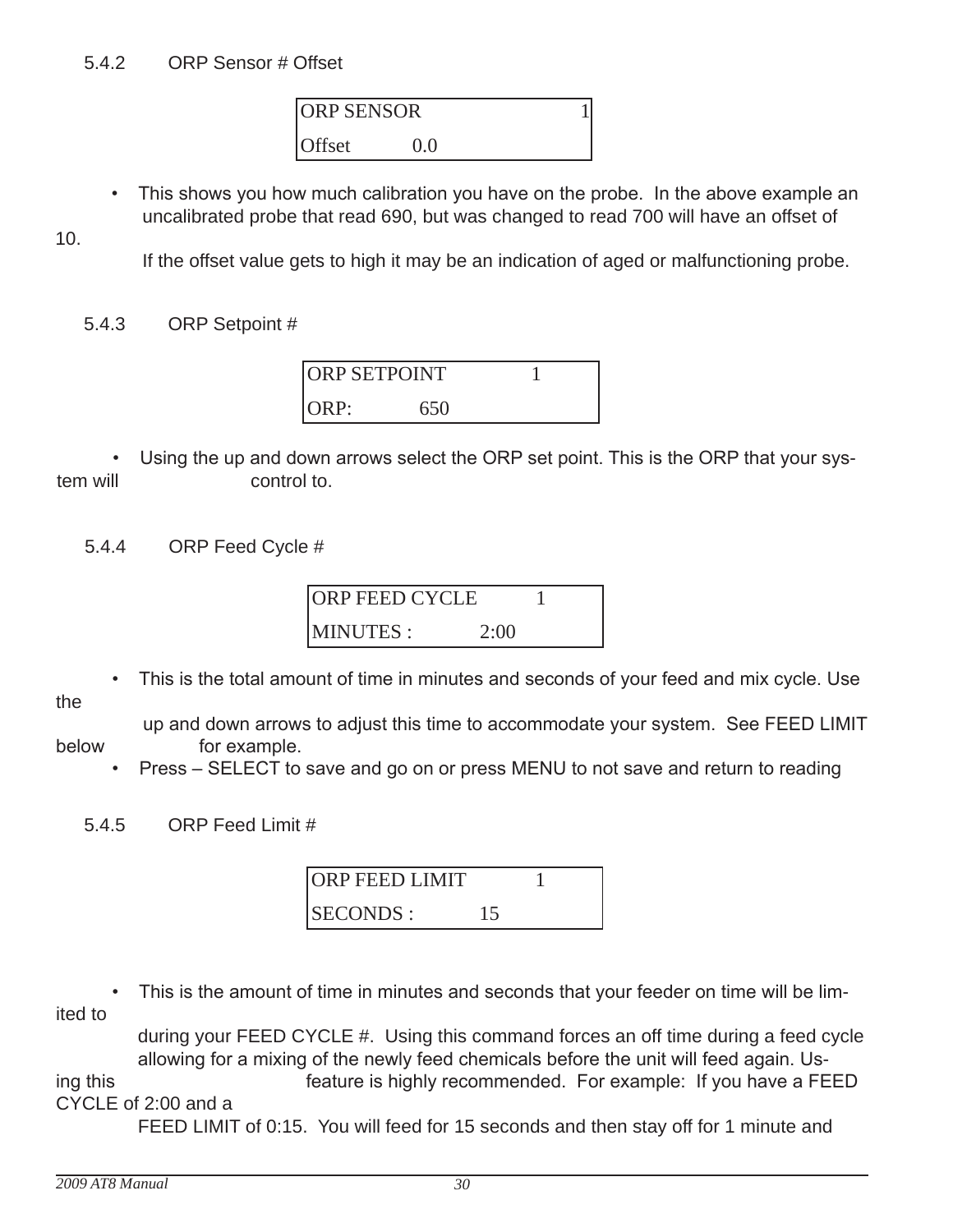ORP FEED SAFETY 1 MINUTES:\* 30

• This is the overfeed safety feature of the system. Determine the total amount of time you

want your ORP feeder to come on in a 24 hr period and enter it here. The 24 hr period starts when you bower up your controller.

• If there is an asterisk "\*" present then the safety has tripped and the relay will stay off until the

 24 hour period has passed. If you press the up arrow and then the down arrow, the overfeed

will be reset, and the asterisk will be removed.

5.4.7 ORP Off if pH #



 • ORP is affected by the pH of the water. This allows the controller to disable the ORP feed if

the pH of the water hits or goes above this pH value.

- Press SELECT to save and go on or press mENU to not save and return to reading screen.
- 5.4.8 ORP low Alarm #



• Use the up and down arrows to adjust the alarm for the low end of your desired pH

range.

This alarm will turn on the alarm light and make the ORP reading flash.

- Alarm will clear within a minute of reading going back in range.
- Press SELECT to save and go on or press MENU to not save and return to reading

### 5.4.9 ORP High Alarm



• Use the up and down arrows to adjust the alarm for the high end of your desired pH

range.

This alarm will turn on the alarm light and make the ORP reading flash.

- Alarm will clear within a minute of reading going back in range.
- Press SELECT to save and go on or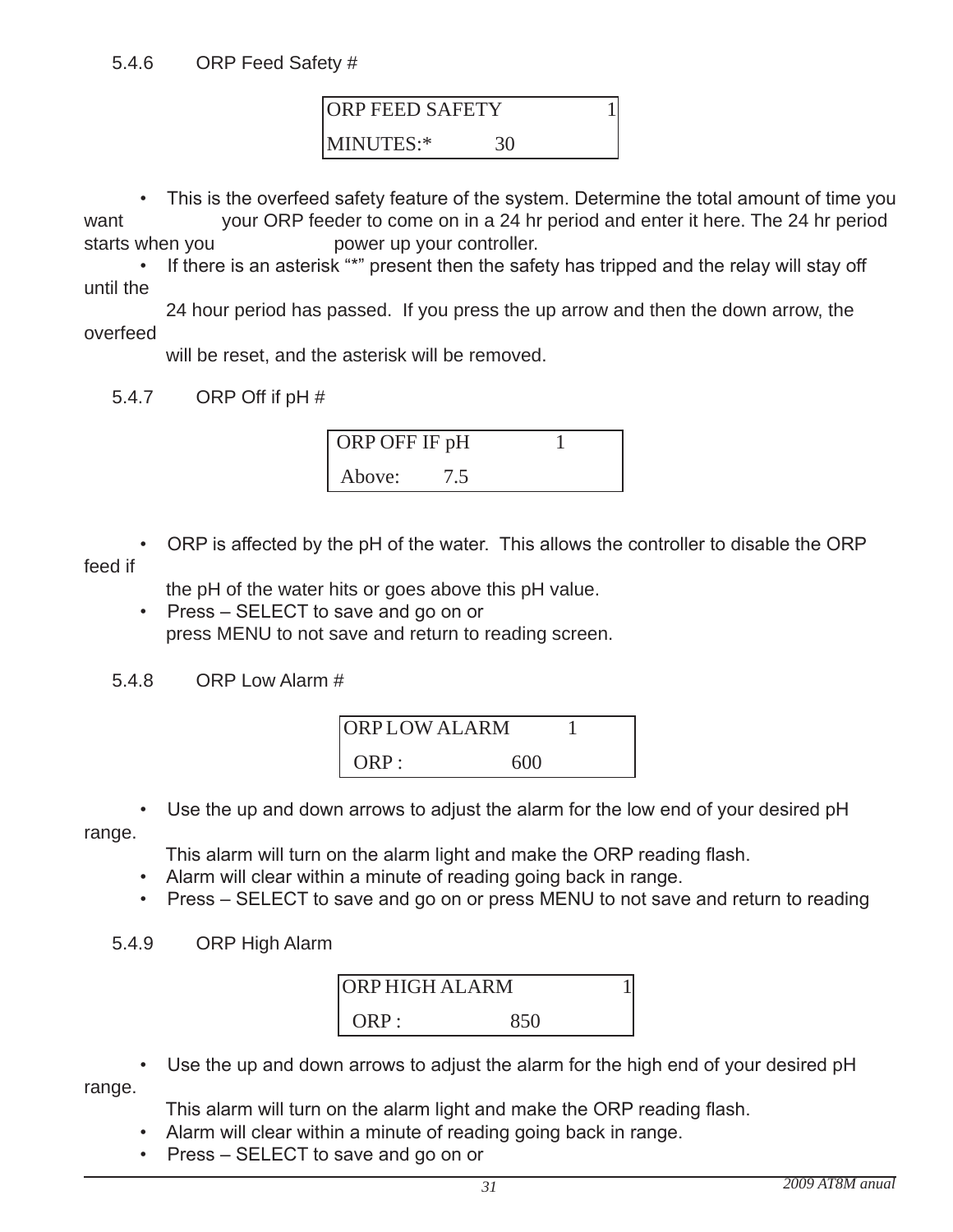

- Use the up and down button to turn this feature ON or OFF.
	- Turning the proportional feed on will proportionately feed the pH chemical within a 30 ORP range.

 • Press – SELECT to save and go on or press MENU to not save and return to reading screen.

5.4.11 Serial Number

SERIAL NUMBER # 1 0200 0002

- This shows serial number of the relay board.
- Press SELECT to go on or press MENU to return to reading screen.
- 5.4.12 SW Version

| <b>SW VERSION</b> |  |
|-------------------|--|
|                   |  |

- This shows software version of the relay board.
- Press SELECT or MENU to return to reading screen.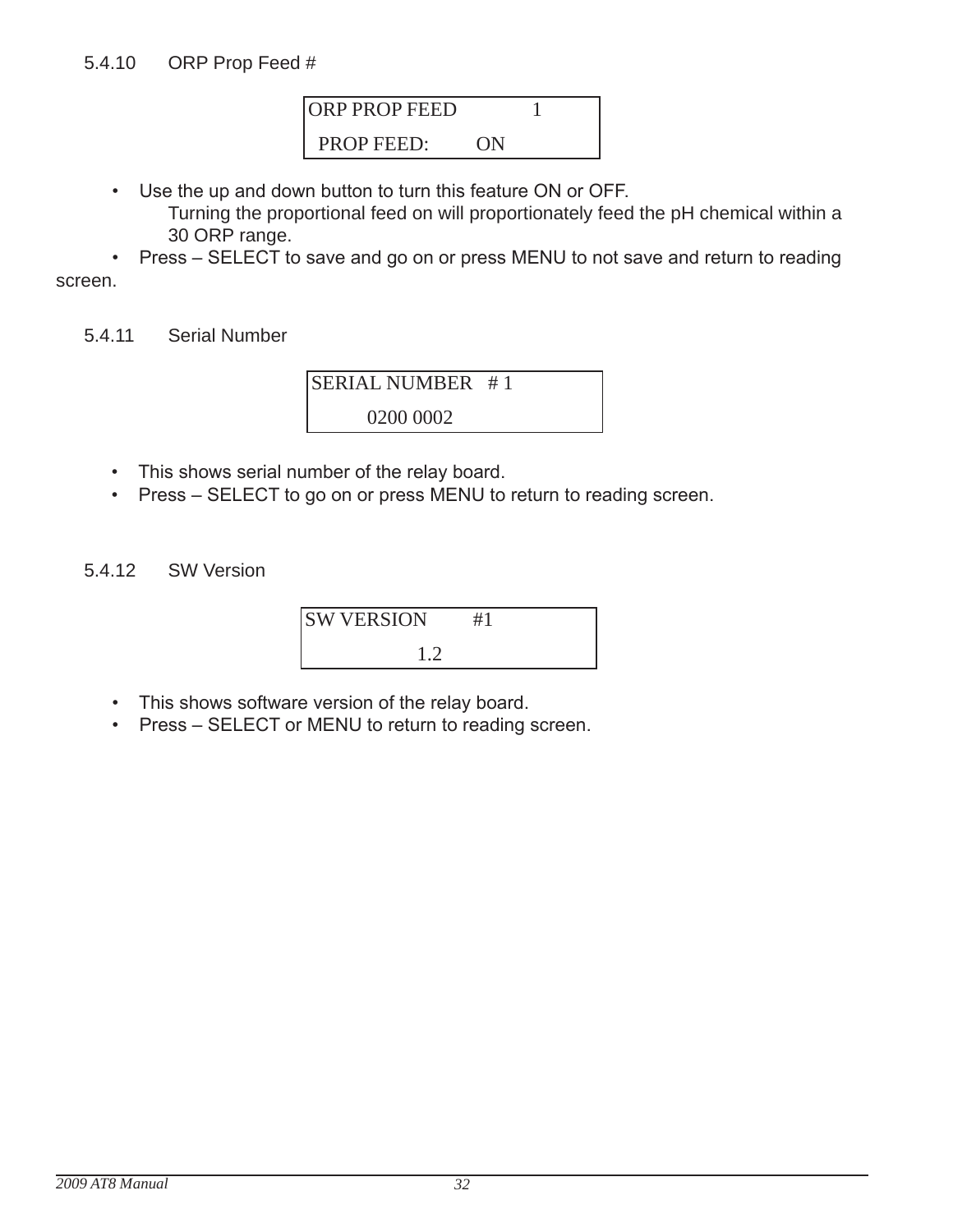## 5.5 Temperature Programming

To program your AT-8, you will need to enter the program sub menu.

Starting from the reading screen. Press the MENU button to scroll through the available sub-menus.

| pH     | ORP | <b>TMP</b> | C |
|--------|-----|------------|---|
| $\cap$ |     |            |   |

Press the MENU Button Again

| $10$ -May-06           | 14:48 |
|------------------------|-------|
| <b>PROGRAM SUBMENU</b> |       |

press SElECT to enter the AT-8 Setup submenu.

You will need to enter your password before the AT-8 will allow you to enter the programming menu. For more information on passwords please see p. 24

Once you are in the programming menu, the AT-8 will ask you to select the system you wish to program.

SELECT SYSTEM # 1

• Using the UP and DOWN arrows to select system you would like to program, then press SElECT.

You will then need to select the control you wish to program. In this case, we are programming ORP.

- Using the up and down  $\sum_{i=1}^{n}$ SELCT CONTROL 1 CONTROL: TEMP
- 5.5.1 Reading/ CAL # Temperature

| Reading / CAL 1 |  |  |
|-----------------|--|--|
| <b>ITEMP</b>    |  |  |

- Displays the current calibrated reading of the ORP
- If the reading needs to be corrected, use the up and down arrows to add or subtract the amount of calibration. For example, if your controller is reading 68 and your hand check

is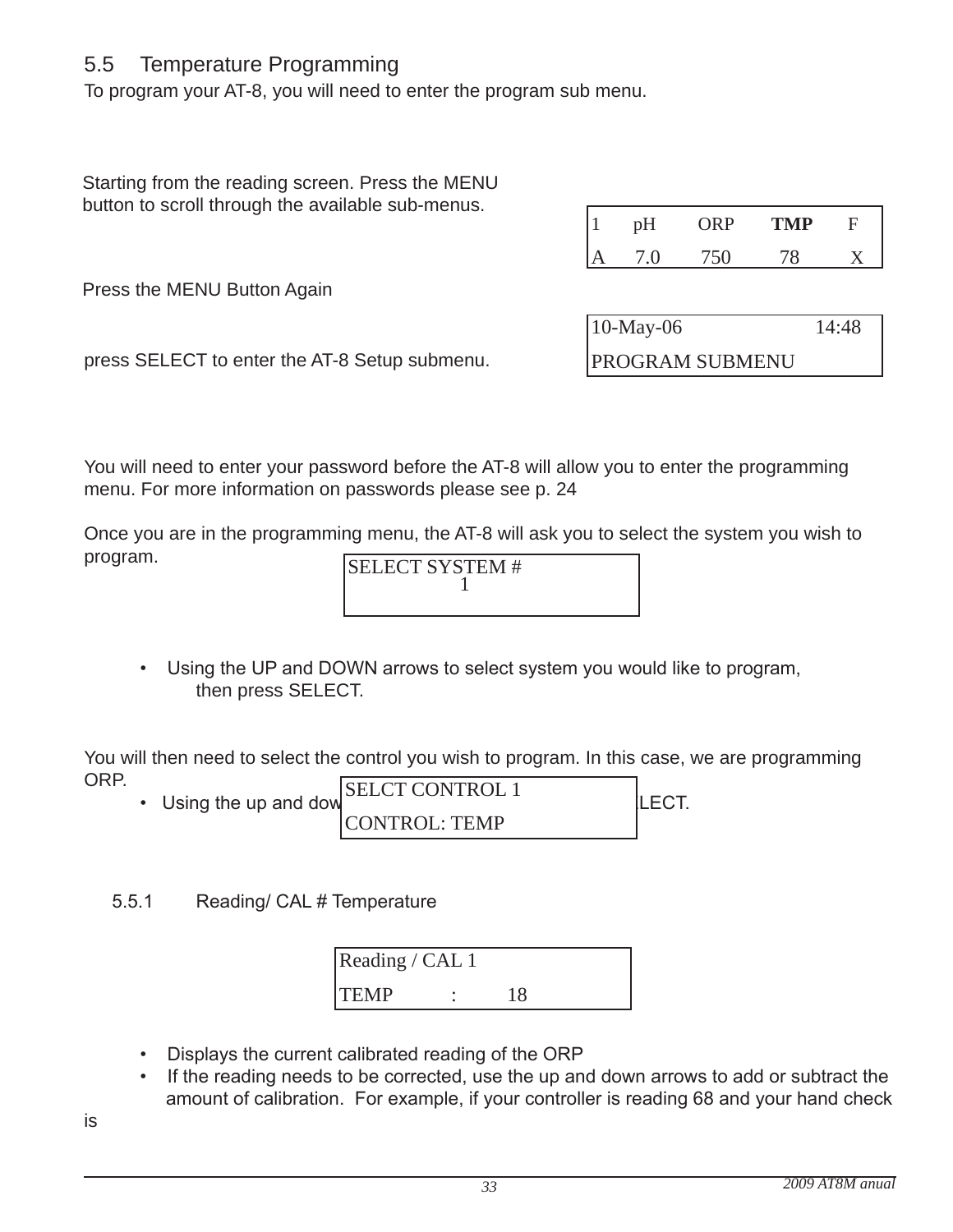NOTE: pH probes can only be calibrated +/- 50 units.

• Press – SELECT to save and go on or press mENU to not save and return to reading screen.

## 5.5.2 Temperature Sensor # Offset

| <b>TEMP SENSOR</b> |          |  |
|--------------------|----------|--|
| <b>Offset</b>      | $\Omega$ |  |

• This shows you how much calibration you have on the probe. In the above example an uncalibrated probe that read 68, but was changed to read 70 will have an offset of 2. If

the

offset value gets to high it may be an indication of aged or malfunctioning probe.

• Press – SELECT to go on or

### 5.5.3 Temperature Units



- Use the up and down arrows to toggle between CELSIUS and FAHRENHEIT.
- Press SELECT to save and go on or press mENU to not save and return to reading screen.

5.5.4 Temperature low Alarm #

| <b>TEMPLOW ALARM</b> |  |  |
|----------------------|--|--|
| TEMP:                |  |  |

• Use the up and down arrows to adjust the alarm for the low end of your desired pH range. This alarm will turn on the alarm light and make the TEmP reading flash.

• Alarm will clear within a minute of reading going back in range.

• Press – SELECT to save and go on or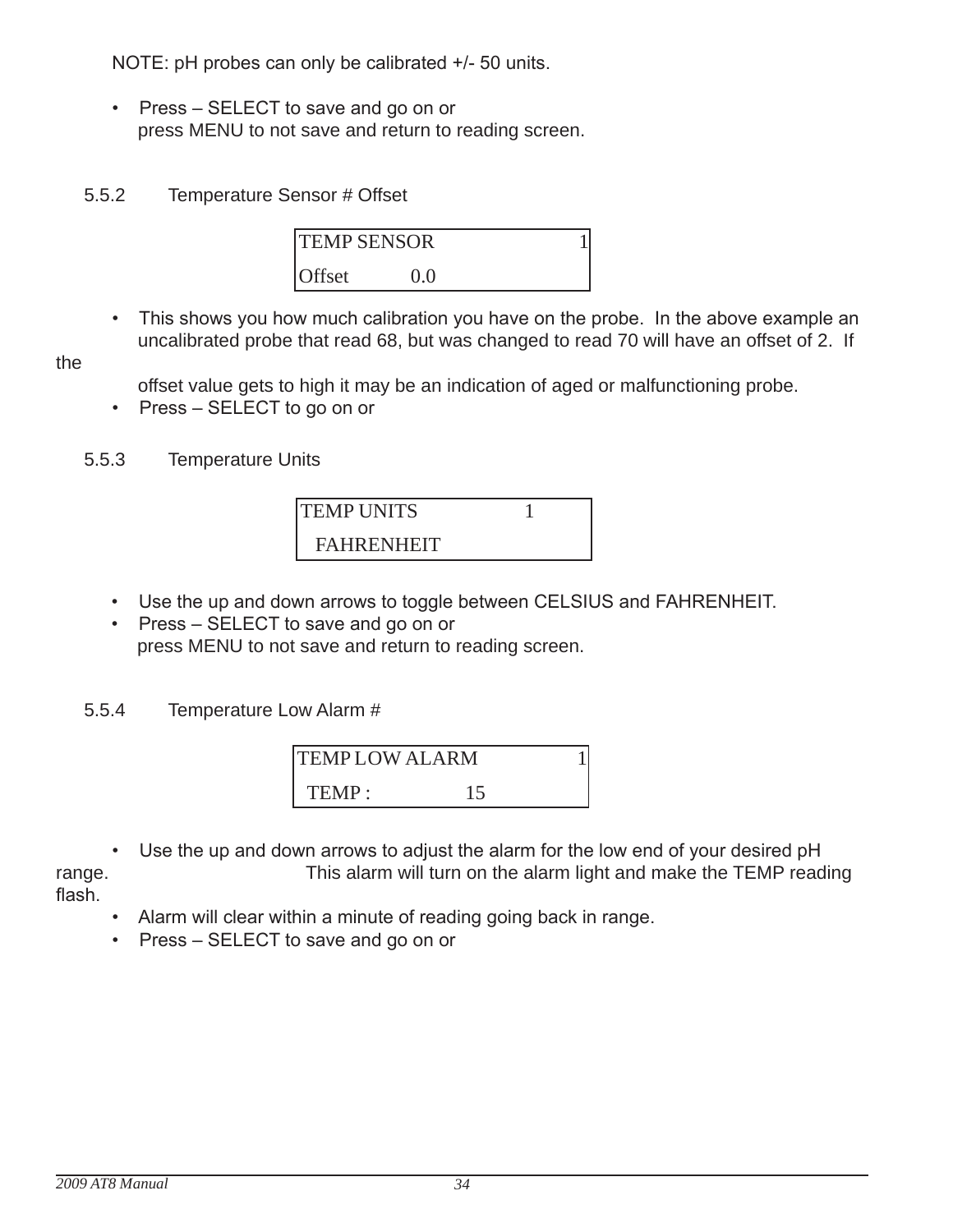## 5.5.5 Temperature High Alarm #

TEMP HIGH ALARM 1 TEMP: 40

• Use the up and down arrows to adjust the alarm for the high end of your desired pH

range.

This alarm will turn on the alarm light and make the TEMP reading flash.

- Alarm will clear within a minute of reading going back in range.
- Press SELECT to save and go on or press MENU to not save and return to reading screen.
	- 5.5.6 Serial Number



- This shows serial number of the relay board.
- Press SELECT to go on or press MENU to return to reading screen.
- 5.5.7 SW Version



- This shows software version of the relay board.
- Press SELECT or MENU to return to reading screen.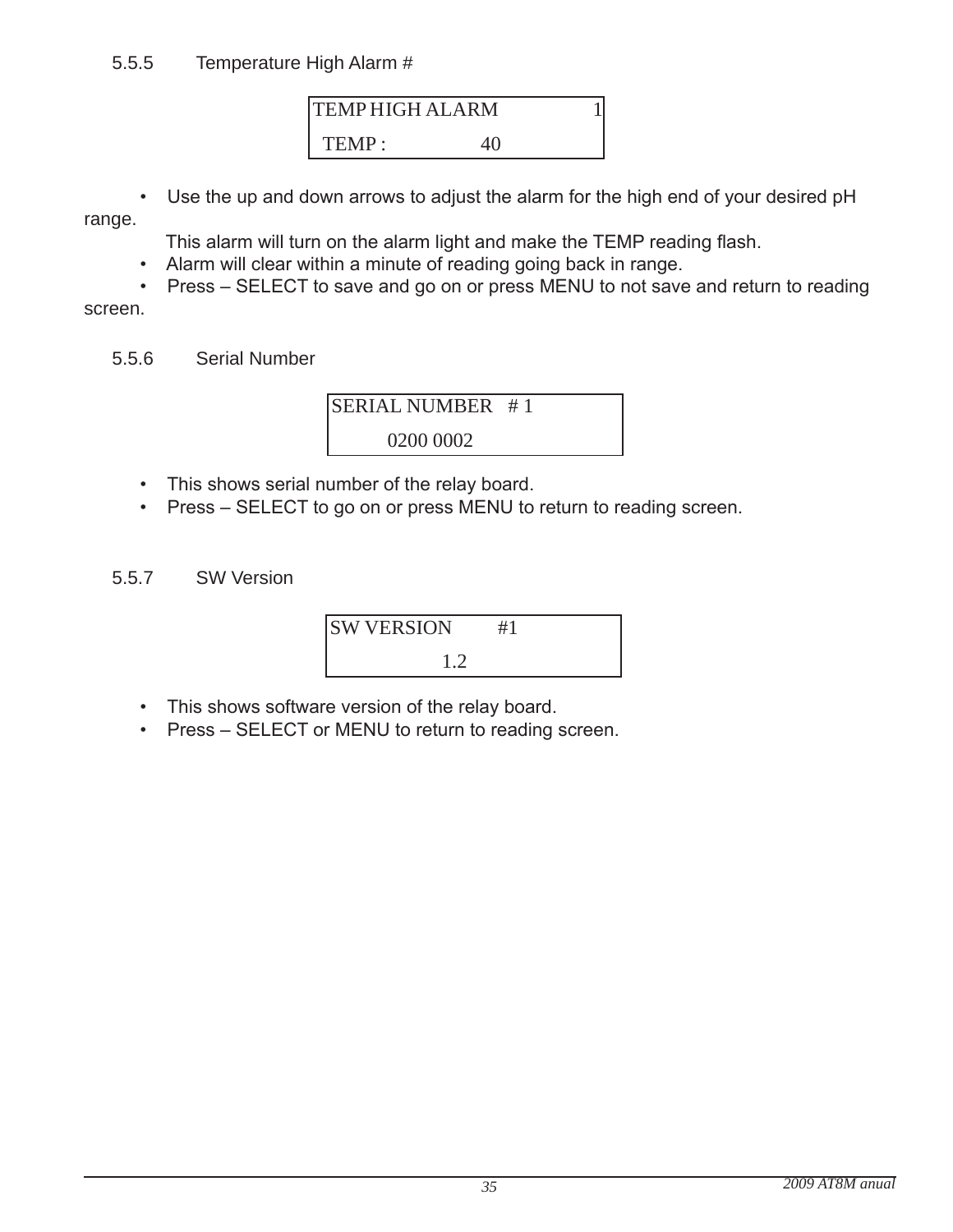## 5.6 Data Submenu

before you begin programming your AT-8, you will want to set up the basic system in the set up menu. The set up menu will allow you to program the date and time in to the AT-8, program and or enter your password to access the controller, as well as view the serial number and software ver-

| Starting from the reading screen. Press the MENU  | 1                     | pH                  | <b>ORP</b> | <b>TMP</b> | F     |  |
|---------------------------------------------------|-----------------------|---------------------|------------|------------|-------|--|
| button to scroll through the available sub-menus. |                       | 7.0                 | 750        | 78         | X     |  |
|                                                   |                       |                     |            |            |       |  |
|                                                   | $10$ -May-06<br>14:48 |                     |            |            |       |  |
| Press the MENU Button Again                       |                       | PROGRAM SUBMENU     |            |            |       |  |
|                                                   |                       |                     |            |            |       |  |
|                                                   |                       | $10$ -May-06        |            |            | 14:48 |  |
| press SELECT to enter the AT-8 Data submenu.      |                       |                     |            |            |       |  |
|                                                   |                       | <b>DATA SUBMENU</b> |            |            |       |  |

5.6.1 Data Logging - Rate

| <b>DATA LOGGING</b> |       |  |
|---------------------|-------|--|
| RATE:               | 5 MIN |  |

- Using the up and down arrows to select the rate at which to collect data. The choices are 1 minutes, 5 minutes, 15 minutes, 30 minutes, 1 hour, and 12 hours.
- Press SELECT to save and go on or press MENU to not save and return to reading screen.

5.6.2 Current log Size

CURRENT LOG SIZE 8419 OF 2048

 • Displays the number of lines of data that have been recorded and the total amount available. This

screen is helpful to know when the data is full and starting to scroll around.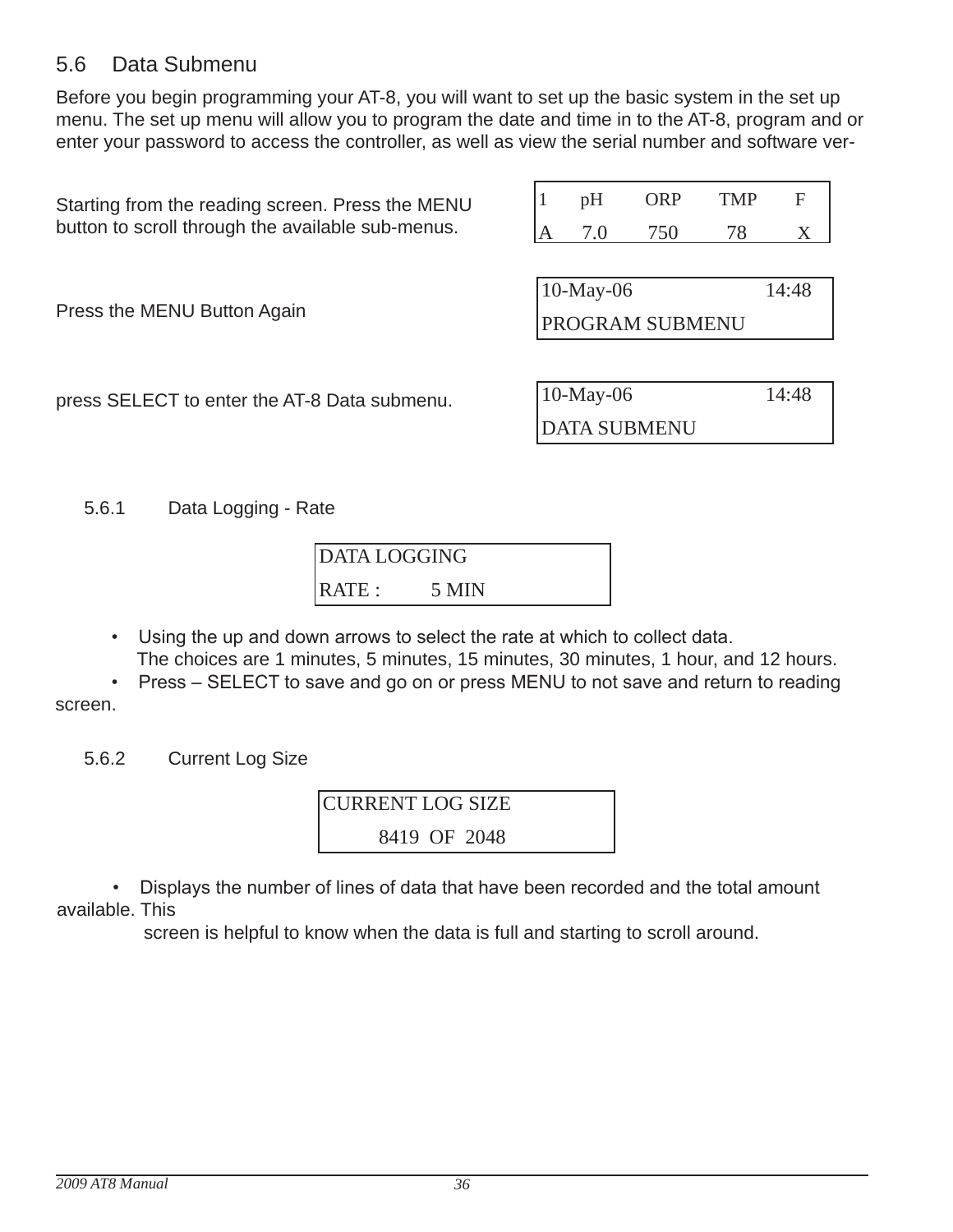This allows viewing of the stored data.

## LOG CONTENTS

## ARROWS TO REVIEW

Use the UP arrow to scroll from the oldest to the newest record and DOWN arrow to scroll from the newest to the oldest.

• FORMAT

TOP lINE: # mmddYY HH:mm C

 $#$  = unit number for this record.

 $MM = month$ ,  $DD = day$ ,  $YY = Year$ , date for record.

 $HH = hour$ , MM = minute, time of record.

C = appears if a configuration change occurred.

- bOTTOm lINE: FOPT ORP pH Temp
	- $F =$  appears if there was flow.

 $O =$  appears if there was an ORP alarm.

 $P =$  appears if there was a pH alarm.

 $T =$  appears if there was a Temperature alarm.

 $ORP =$  the ORP reading.

 $pH =$  the  $pH$  reading.

Temp = the temperature reading.

- When you reach the end of the log you will go on to the next screen.
- Press SELECT to go on or press mENU to return to reading screen.

## 5.6.4 Reset Data Log



- Use the up and down arrows to select either "yes" or "no". YES will clear all data from the log when you press SElECT.
- Press SELECT or
	- press mENU to return to reading screen.

• If the data log is not reset, the data will continue to write over the existing data, oldest entry first.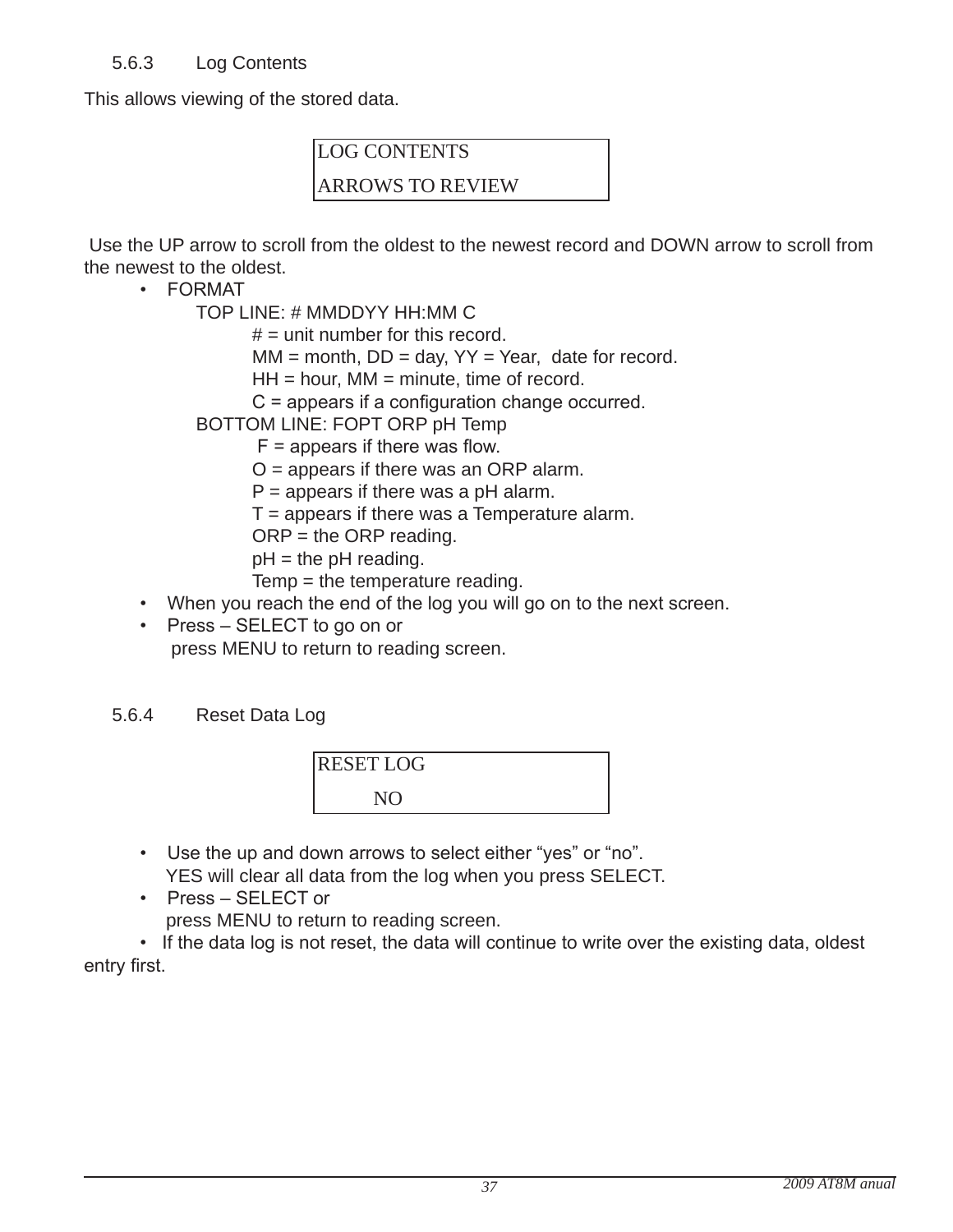## CHAPTER 6 mAINTENANCE

## 5.1 Calibration Maintenance

Periodically a hand check of the systems water must be performed to compare against the readings of the controller. Use an AcuCheck 3 or a professional test kit and if needed perform a calibration.

## 5.2 Sensor Cleaning

Important:

AT-8 Sensors are a precision instrument and must be clean to perform to specification. Periodically the sensors should be cleaned with a soft towel or a toothbrush using a mild liquid soap. The use of chemicals to clean the sensor can damage sensors and is not covered under warranty.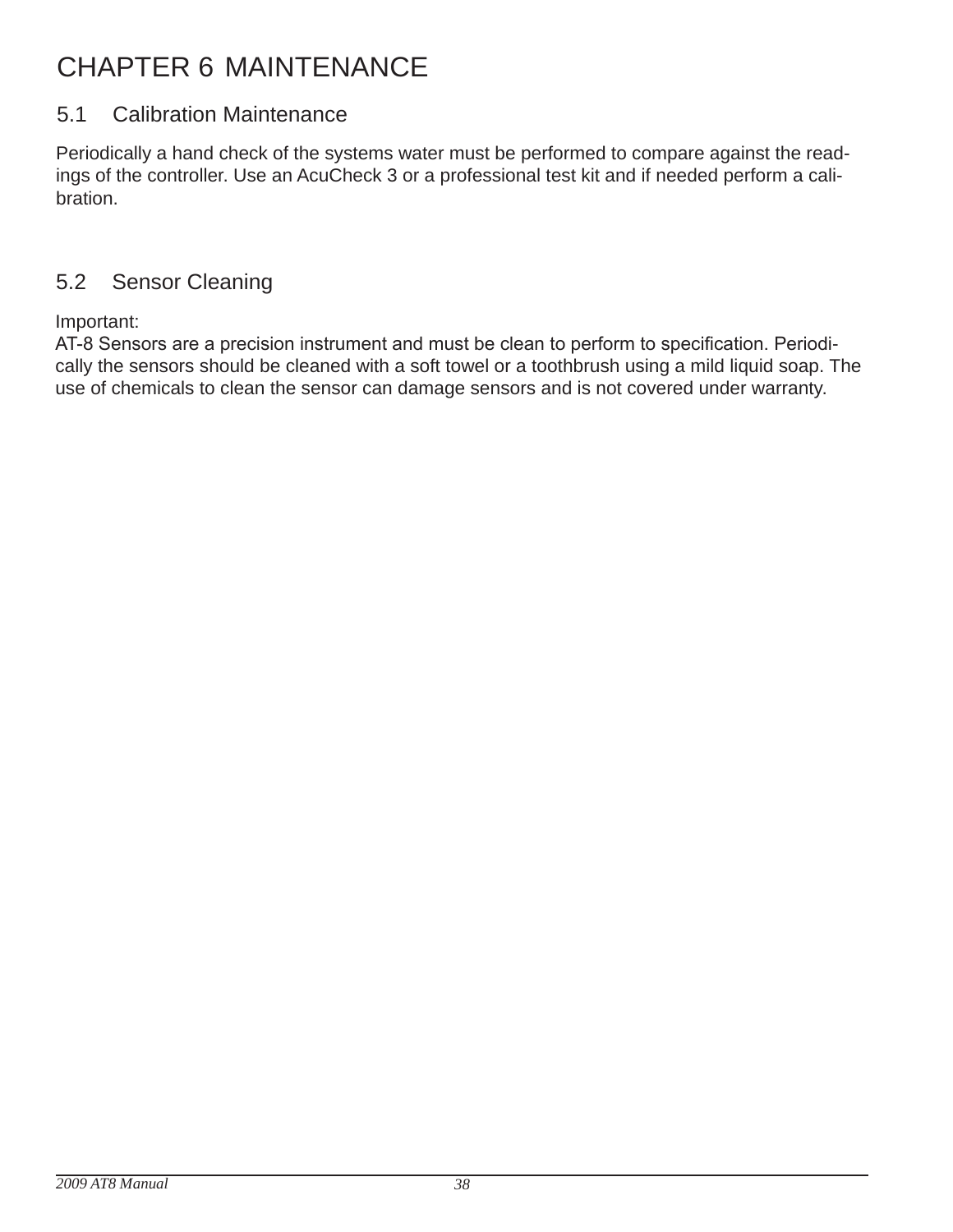## CHAPTER 7 TROUblESHOOTINg

6.1.1 Readings are Fluctuating

 • Check the flow in the flow cell. The flow sensor magnet should be just making contract with the flow sensor. Too much flow can cause inaccurate readings and decrease sensor life.

 • Check the pressure in the flow cell. The flow Cell should always have a positive pressure

## 6.1.2 Feeders Won't Turn On

- Check for asterisk "\*" in front of reading.
- "\*" means feed safety limits are activated and maybe set to low.
- Increase the Feed Safety limits on the AT-8.
- Check to make sure the Flow is on in the flow cell and it is being displayed as "on" in the
- AT- 8.
- If there is no flow indicated check the circulation system and that the wires are securely fastened in the AT-8.
	- Unplug to reset the controller.
	- If controller starts feeding the feed safety limits are set to low.

## 6.1.3 Controller is Overfeeding

- Double check readings with hand check and calibrate if necessary.
- Check feeders to make sure they are not stuck on
- Turn the feed limit down on the AT-8.

## 6.1.3 Controller is Underfeeding

- Check feeders to make sure they are in proper operation
- Check and make sure feeders have chemicals
- Increase feed limit on the AT-8.

## 6.1.4 The System is not Recognizing all the AT-A8's on the bus

- Check the address settings on each AT-8. See Address Setup section
- Check all cables between units.

## 6.1.5 Green Power LED is Flashing

- This indicates a loss of bus communication
- Check all cables between units, replace any damaged cables.
- If there was a shorted or damaged cable the bus fuse maybe blown and need replace-

## 6.1.6 Red LED Light is Flashing

 • This indicates pH, ORP, or TEMP past alarm set point. It will stop flashing when sensor reading is back in range.

 • This also indicates a pH or ORP Feed Safety Limit violation has occurred. This will only stop after the 24 hour period has passed or the power to the control unit is turn off and then on again.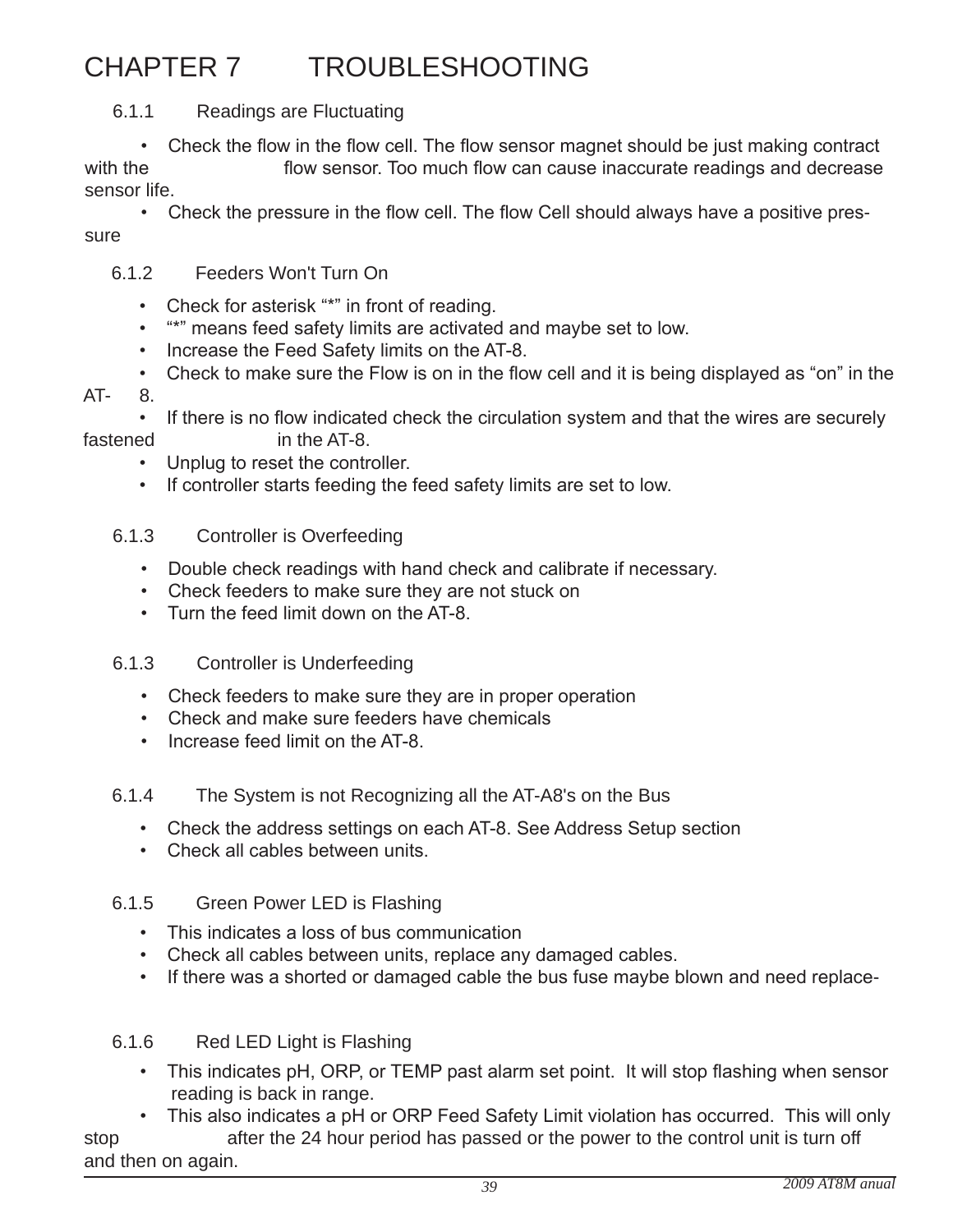## CHAPTER 8 mENU TREE

AT-8 and AT-8S Menu Tree- SET UP

2 pH ORP TMP F 1 pH ORP TMP F Select A 7.5 700 35 X A 7.5 700 35 X 10-MAY-06 14:48 Menu PROGRAM SUBMENU **Select** 10-MAY-06 14:48 Menu SET DATE **SET DATE** Select DATA SUBMENU  $|\bm{\nabla}$ M/D/Y 05/10/06 M/D/Y 06/10/06 Select **SET TIME** Menu 10-MAY-06 14:48 **SET TIME** Select  $\blacktriangledown$ HH:MM 10:34 HH:MM 11:35 **SETUP** Select **RESET ALL SAFETY** RESET ALL SAFETY ▐▁▙ Select  $\blacktriangledown$ NO **YES** Select RESET # TO DEFAULT RESET # TO DEFAULT  $\blacktriangle$ Select  $\boldsymbol{\nabla}$ NO **YES** Select SERIAL NUMBER 0100 0001 Select SOFTWARE VERSION 1.6 Select ENTER PASSWORD ENTER PASSWORD Select  $\blacktriangledown$ <sup>2</sup>  $\triangle$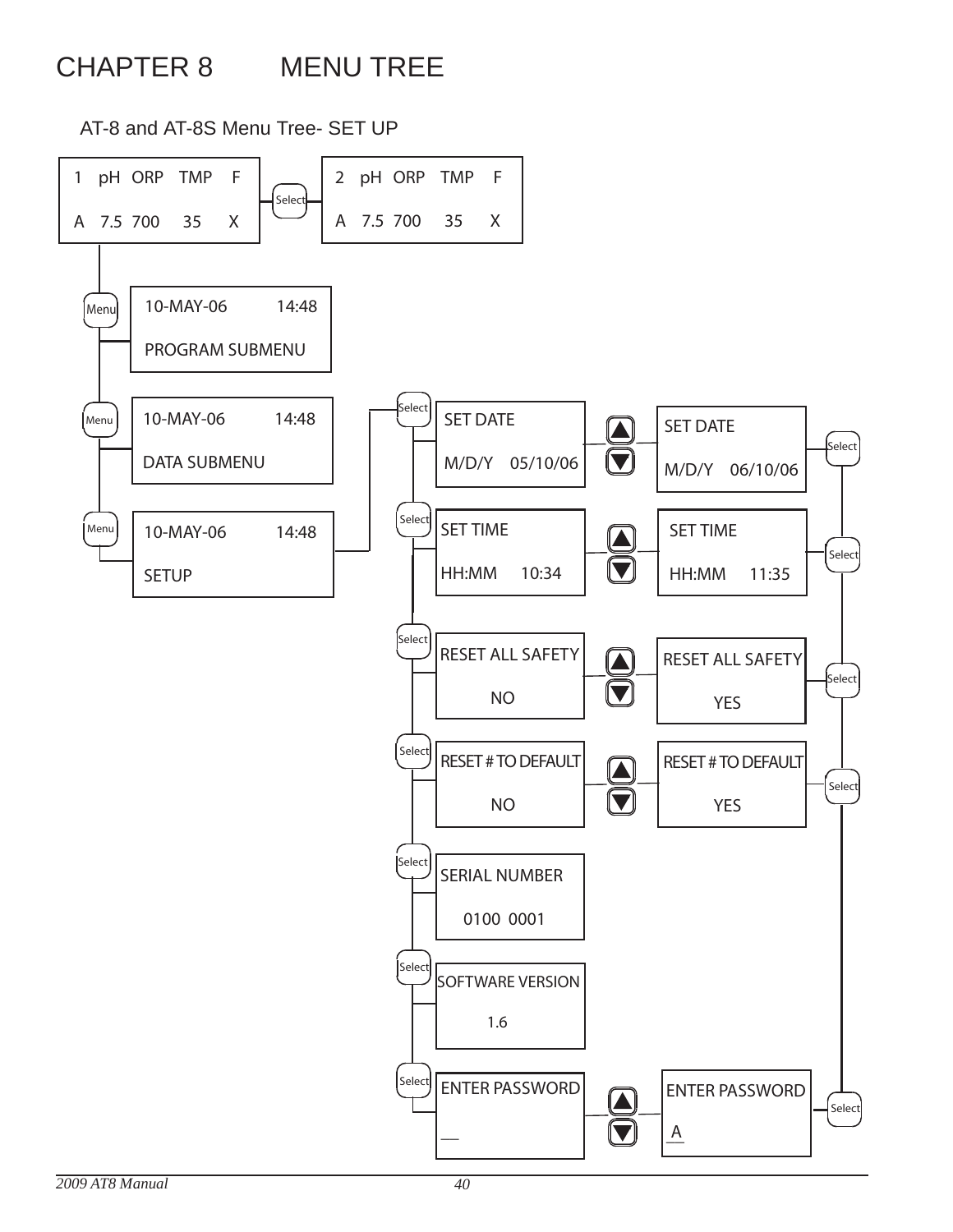AT-8 and AT-8S Menu Tree- pH Programming

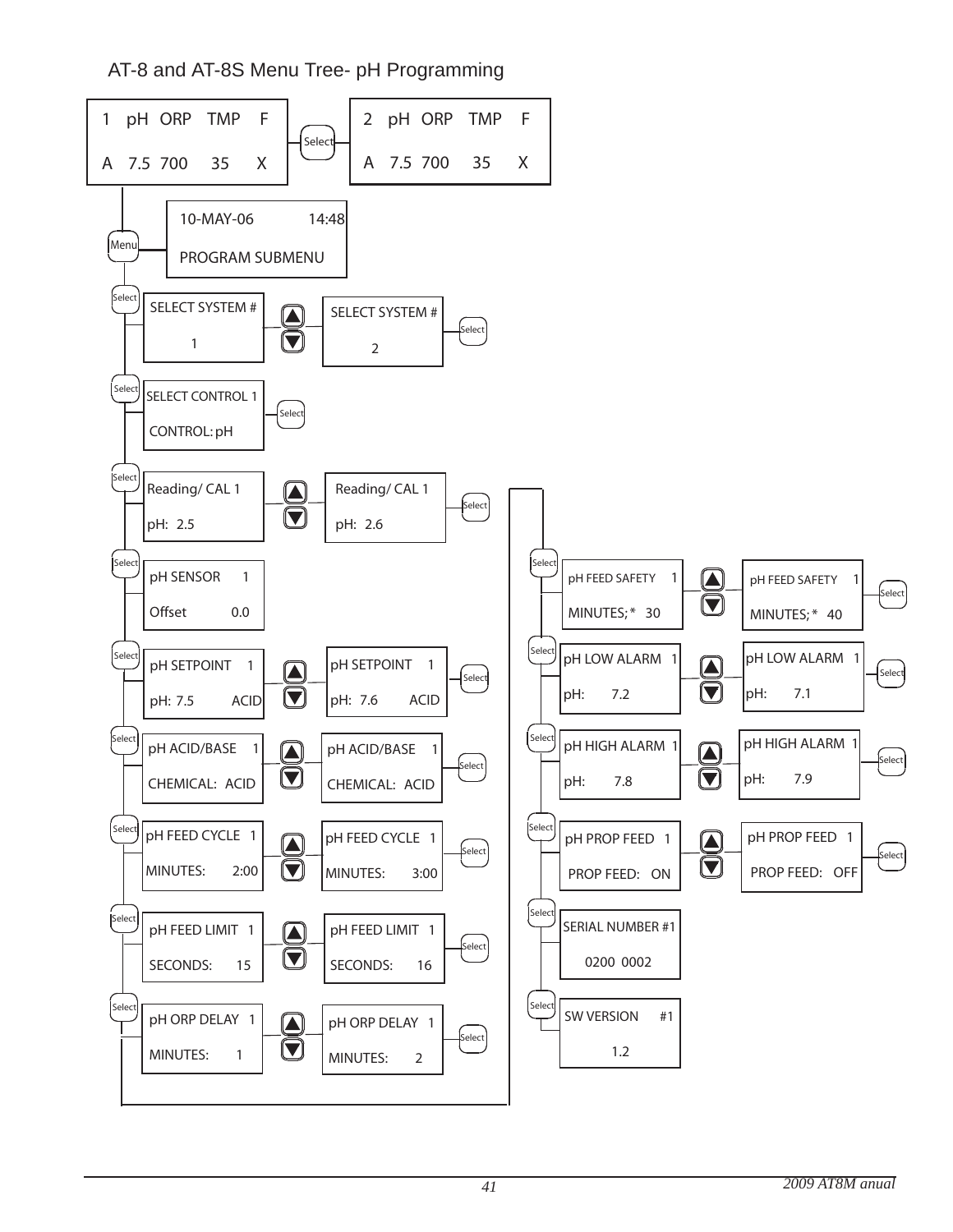AT-8 and AT-8S Menu Tree- pH Programming

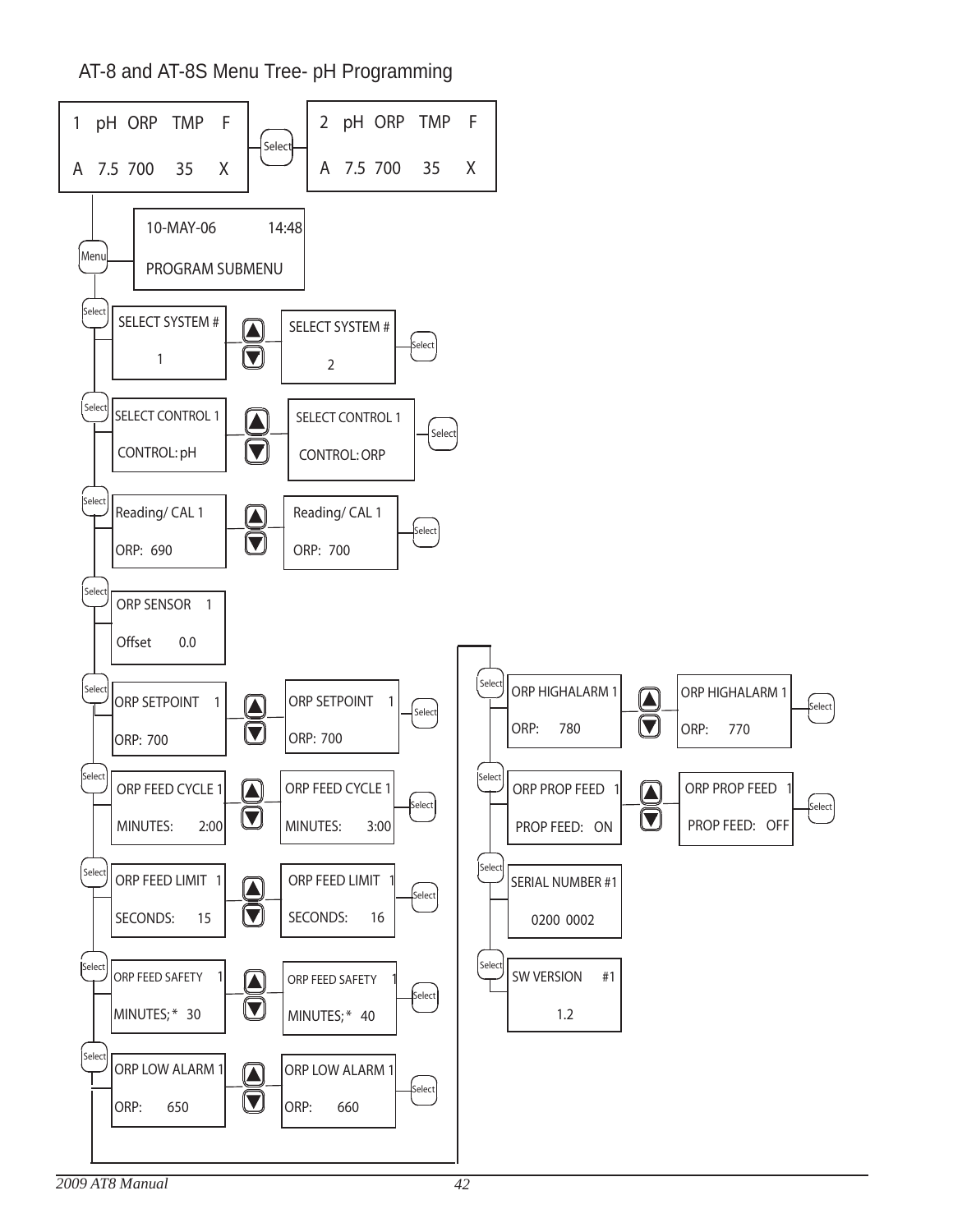AT-8 and AT-8S Menu Tree- Temperature Programming